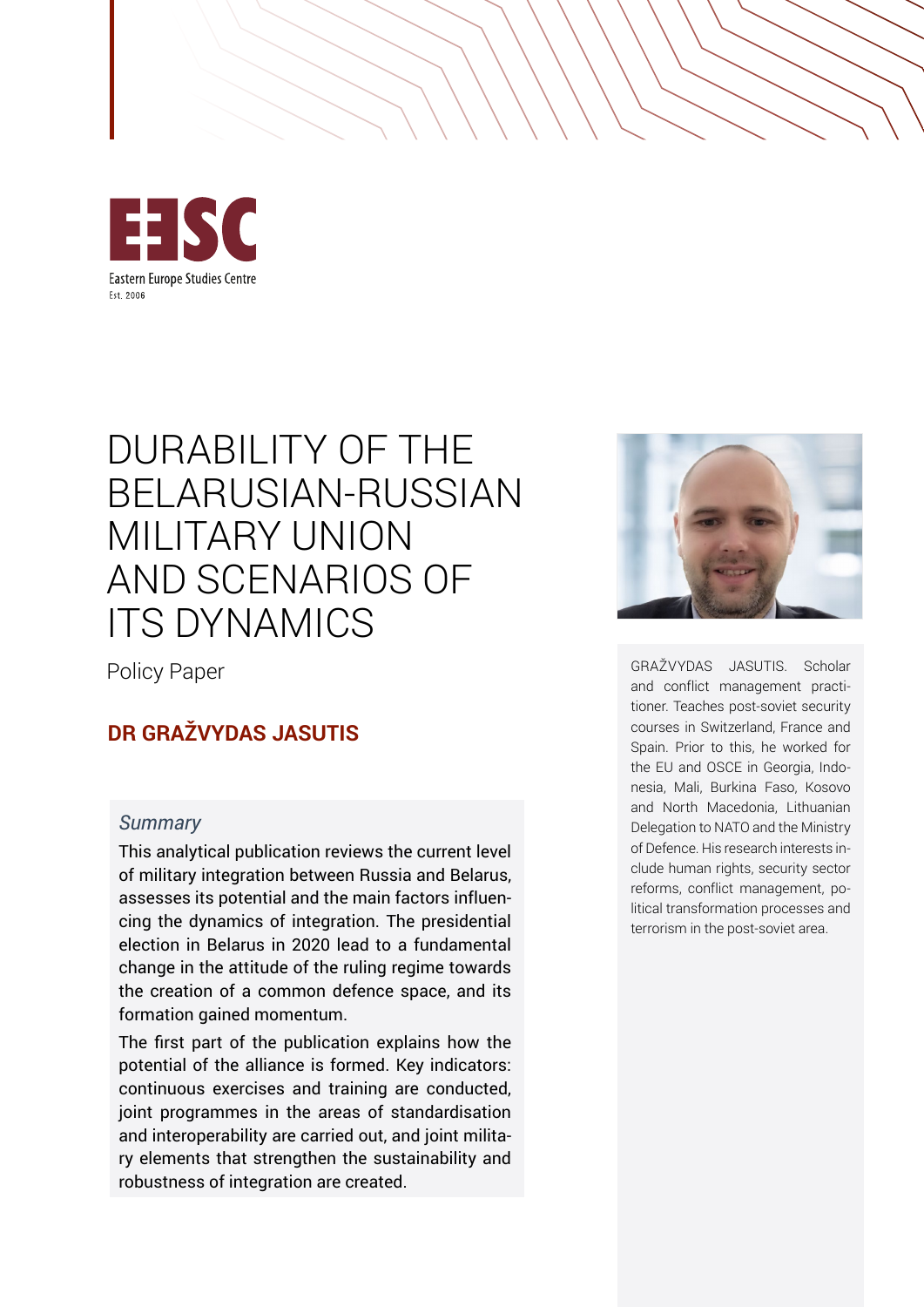The armed forces are becoming interoperable and capable of fulfilling common tasks. The only questionable point is the practical use of military forces because the two states do not participate in joint combat operations.

The second part notes that so far the states have not agreed on a renewed military doctrine of the Union State and the aspects of joint command and the establishment of a military air base in Belarus remain unresolved. Military threats are also assessed. Although the likelihood of a direct military confrontation between NATO and Belarusian/Russian forces is extremely low, various provocations and incidents in the border section should not be ruled out.

The third part discusses three scenarios for the military integration of Russia and Belarus. It is concluded that the military integration of the two states is strengthening, and Lithuanian policy faces a value dilemma – pressure on the existing regime encourages Belarus to move further into the sphere of influence of the Russian Federation, but policy adjustments and concessions would indicate political recognition of the existing regime. In the short term, it is recommended to develop mechanisms for response, transparency and exchange of military information, and in the long term, it is recommended to focus on the transformation of the Belarusian security sector, which may oppose the inclusion of the state in Russia's orbit and for an alternative policy.

# **Introduction**

The year 1999 was marked by the decision to establish a Russia-Belarus Union State and a programme for its implementation, which was to launch a new stage of bilateral cooperation and set cooperation objectives: the creation of a common economic space, free movement of labour, goods, services and capital, granting of equal rights for citizens, and establishing a common defence space. Over twenty-one years, progress was made in creating a common defence space, despite relatively limited progress in comprehensive integration. The years 2020 and 2021 were marked by social fractures in Belarus, which also forced Russia to react. Russia's reaction and the possible expansion of the military alliance will have direct security consequences in the region. The aim of this analytical publication is to identify the current level of military integration between Russia and Belarus and to discuss its potential and problems, as well as to assess its impact on regional security.

In particular, the military integration of Russia and Belarus cannot be treated as a *fait accompli,* and significant developments are expected in the short term: actions related to the coordination of joint command and leadership of the military, negotiation of the military doctrine of the Union State, and the establishment of new joint military facilities in Belarus.<sup>1</sup>

Second, the rhetoric of the Russian Federation is becoming increasingly strident and its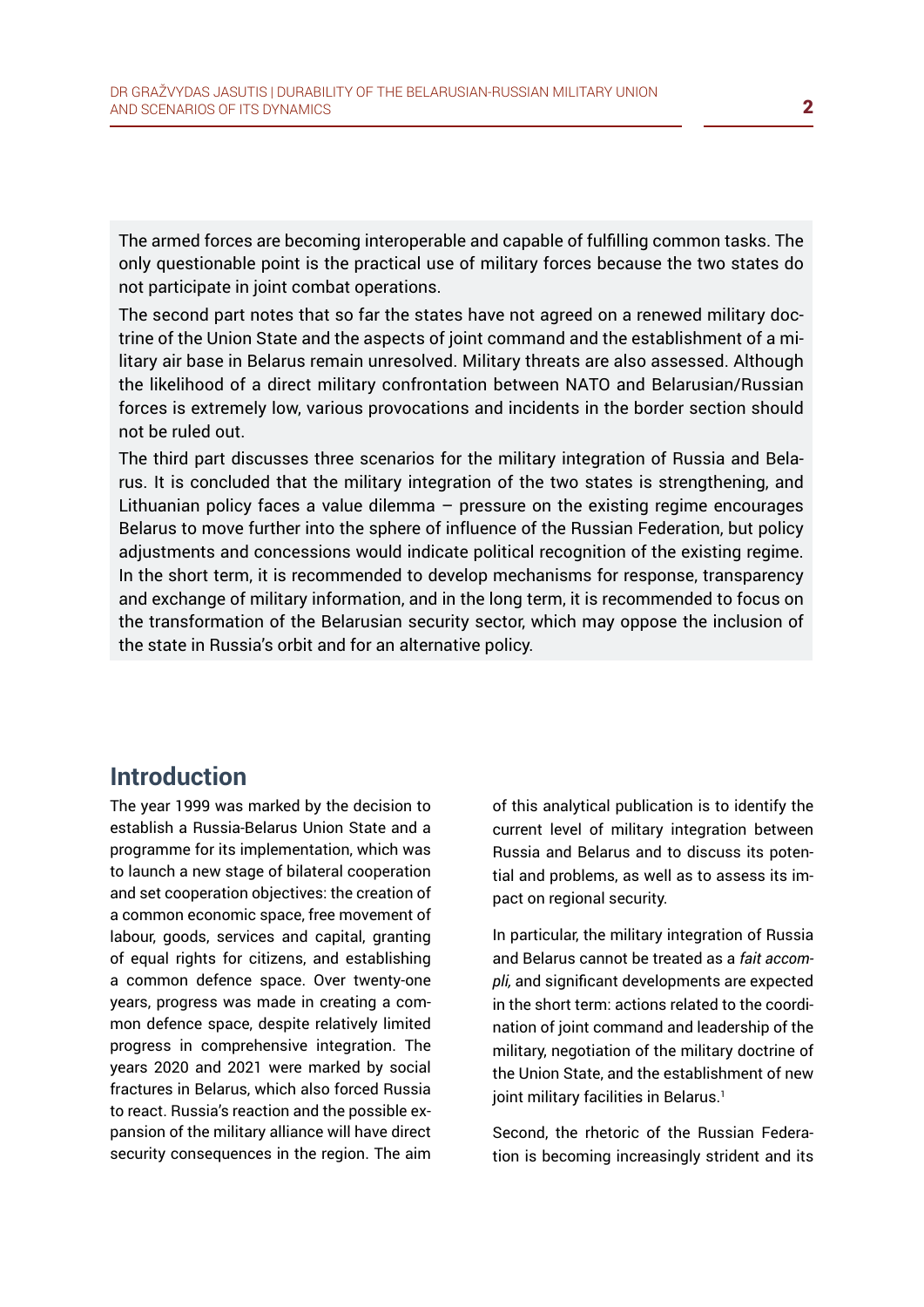actions should be of concern to NATO countries. In June 2021, Russian forces fired warning shots towards the British Royal Navy destroyer HMS Defender, which was sailing near the annexed Crimea. Russia's Deputy Foreign Minister Ryabkov stressed that "the territorial integrity of the Russian Federation is inviolable. The inviolability of its borders is an absolute imperative, we will stand guard over all this by diplomatic, political and, if necessary, military means."2 The military rapprochement between Russia and Belarus, the enlargement of Russia's military capabilities and the de facto treatment of the state border of Belarus as that of the Union pose additional security challenges in NATO's Eastern area of responsibility. Although a direct military confrontation is unlikely, incidents in the border section should not be ruled out.

Third, the current political situation in Belarus reduces Russia's political costs and investments and further encourages the military integration of the two countries. The following scenario is likely in the short term. At the political level, the merging of the Belarusian and Russian military forces is supported, with the establishment of new military bases and the implementation of a joint command and control mechanism. New aspects of military integration may be considered, e.g. joint mobilisation, joint conscription and similar projects that will increase and expand the presence of the Russian military contingent at the border of four NATO countries (Lithuania, Latvia, Estonia and Poland) and NATO partner Ukraine. These three aspects emphasise the seriousness of the current situation, while the dynamics of military integration and deepening cooperation between Russia and Belarus call for an adequate and well-planned response from NATO.

The publication draws the conclusions that (assuming the current regime in Belarus survives) a common/Russian logistics base could be established within **one year**, the establishment of which is already set within the framework of the future military exercise ZAPAD 2021 (WEST 2021), and the military doctrine of the Union is also expected to be aligned. Within a horizon of **three years**, a Russian air force base could be established and an agreement on cooperation of special forces could be concluded. Within **five years**, joint command structures will be finalised, a common command and control system (CC) will be given a legal framework, and military units will be prepared to participate in joint combat operations.

It should be noted that certain documents of Russian-Belarusian military cooperation, which would help to assess the situation more accurately, are classified.

# **1 Military integration of Russia and Belarus by August 2020**

Military cooperation between Russia and Belarus may already have achieved a high degree of integrity, taking into account legal arrangements, interoperability in certain types of forces, regularly conducted exercises, and partial implementation of joint command and control.

### *1.1 Basic documents of military integration*

Since Belarus became an independent republic, security issues have been partially resolved jointly with Russia. This is evidenced by the consistent development of military cooperation, which is recorded in bilateral documents.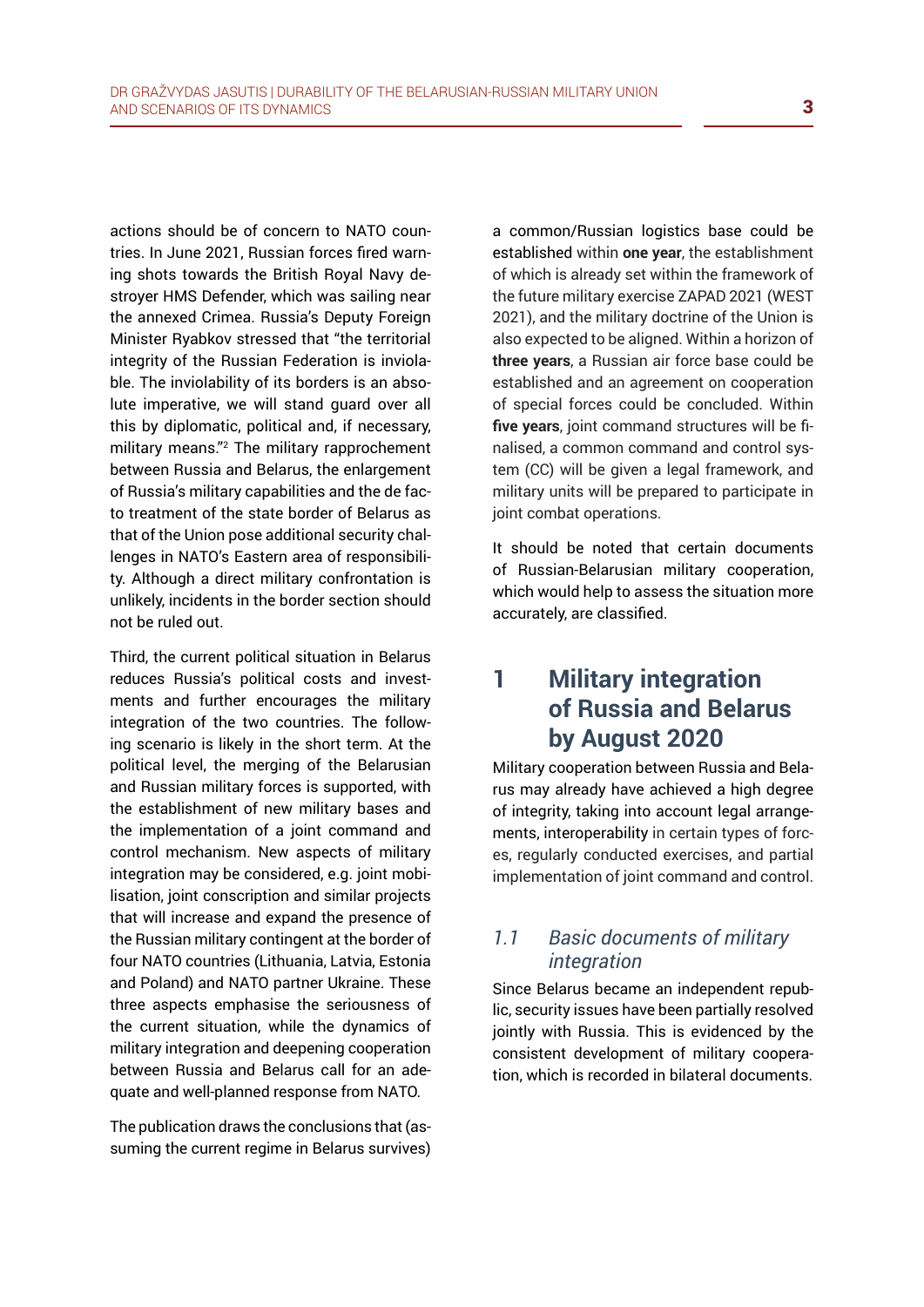#### **Table No 1.** Documents of military cooperation between Russia and Belarus

The Agreement between the Republic of Belarus and the Russian Federation on the Coordination of Military Activities of 20 July 1992

The Agreement on the Procedure for Joint Action in Air Defence Measures and Capabilities of 25 February 1994

The Agreement on Military Cooperation between the Republic of Belarus and the Russian Federation of 17 December 1997

The Agreement on Joint Ensuring Regional Security in the Military Sphere of 17 December 1997

The Agreement on the Sharing of Military Infrastructure of 16 October 1998

The Agreement on the Union State between the Republic of Belarus and the Russian Federation of 8 December 1999

These documents formed a sufficient basis for military cooperation between the two countries, and the ambitions for military integration were confirmed by the decision of Belarus and Russia to create a union state. On 26 December 2001, the military doctrine of the Union State was adopted and then approved by the Supreme Council of State of the Union State.3 It is the first military document at the strategic level. The military doctrine is a document within the framework of the creation of a common state, which specifies the concept of security of the Union of Belarus and Russia and provides a synthesised entirety of official views and approaches, ensuring the military security of the states. The military doctrine was actually developed to create a common military organisation.

Paragraph 1.9 of the Doctrine states that the military organisation consists of state authorities and the Union's military leadership structures, military forces assigned to the regional military grouping, national armed forces used for the defence and protection of the Union State, and part of the industrial and scientific complex that performs tasks for the military organisation of the Union State. An updated military doctrine was discussed at a meeting of the Union Council of Ministers on 13 December 2018, but it was not adopted.<sup>4</sup> Its purpose was to assess the security context of the Union State and to adapt the legal framework with regard to new challenges.<sup>5</sup> Despite Russian pressure, Lukashenka manoeuvred between Western states and his eastern neighbour and did not approve the final draft.

#### *1.2 Common military units*

Much progress has already been achieved in military cooperation on land with the formation of the Western Regional Security Group. Although the concept of a regional grouping itself originates from a multilateral mechanism, the Collective Security Treaty Organisation (CSTO), Russia and Belarus emphasise this as one of the most successful projects in the context of military cooperation. This grouping is responsible for the protection of the western state borders and, if necessary, can provide support to the Kaliningrad Oblast. Significant resources are allocated to its mobility, technical and logistical maintenance, expansion and reconstruction of military infrastructure, general technical maintenance of military equipment (aviation, armoured equipment and vehicles, and air defence). Joint events are conducted to establish joint planning and grouping. For example, in April 2015, officers of the General Staff of Belarus participated in joint training in the Western Military District and coordinated joint plans and procedures for the use of the grouping. $6$  On 14 November 2017, the Agreement on Joint Technical Support for the Regional Grouping of the Armed Forces of the Republic of Belarus and the Russian Federation entered into force.<sup>7</sup>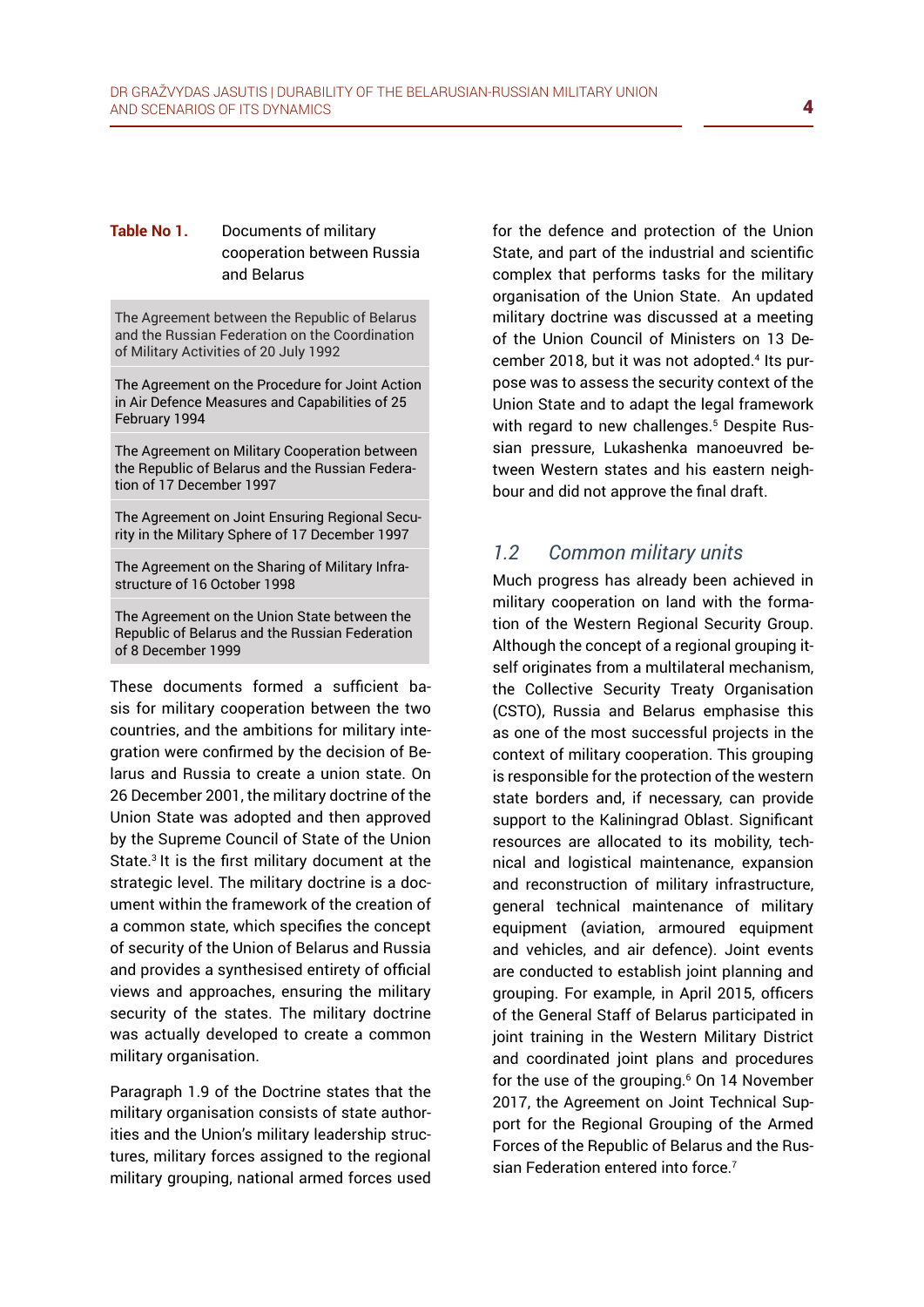#### *1.3 Special forces*

The Russian-Belarusian special forces cooperate closely and give priority to the improvement of interoperability, joint training and joint command. On 6 December 2016, the President of Belarus signed a decree on an Agreement between the Russian Federation and the Republic of Belarus on the participation of special-purpose forces in anti-terrorist operations in the territories of the Russian Federation and the Republic of Belarus.<sup>8</sup> This decision demonstrates a common interest and forms a platform for further cooperation. There is no official information on the entry into force of this Agreement but cooperation between the special forces of the two countries continues. Tactical joint exercises take place every year (at a battalion/company level), consultations on joint command are conducted, and joint events are held, which strengthen the personal and institutional relations between the special forces.

#### *1.4 Air force*

Russia and Belarus defend the airspace with a joint force, use a common anti-aircraft system, provide training to personnel, arrange training at a headquarters level and jointly maintain alertness. A joint regional Russian-Belarusian anti-aircraft defence (AAF) system has already been established. On 3 February 2009, the Agreement between the Russian Federation and the Republic of Belarus on the protection of the common external border of the Union State and the establishment of a unified regional air defence system was concluded.9 The establishment of a joint regional AAF facing the west has strategic importance. It has simplified the protection of the airspace of the Union State and reduced the time of response to intrusion. The Agreement was adjusted and the amendments entered into force in 2017.10 The document updated the organisational structure of the regional AAF and the procedures for the use of armament in the performance of joint tasks. The regional AAF consists of the entire Belarusian Air Force and Air Defence Force and the 6<sup>th</sup> Air and Air Defence Force, which is deployed in the Western Military District of Russia (with headquarters in Saint Petersburg).<sup>11</sup> The Commander of the Regional AAF is appointed with the approval of the Presidents of Russia and Belarus. The system is fully operational, i.e. it controls the Belarusian airspace, tracks potential targets moving towards or already in the airspace of Belarus, and transmits information to combat units in the Western Military District of Russia.

It is worth noting that a bilateral dialogue on the establishment of a joint military air base has been going on for several years. On 7 September 2015, a proposal was made by the Russian Ministry of Defence to establish a military air base in Belarus.<sup>12</sup> This was preliminarily agreed with the Belarusian side, but the final approval has not yet been received from Minsk.

## *1.5 Exercises*

Military interoperability is enhanced by strengthening cooperation between air and land forces equipped with compatible armaments. Continuous exercises take place to achieve compatibility of procedures in order to conduct joint actions.

In 2009, the Presidents of the Russian Federation and the Republic of Belarus adopted a decision to hold a joint large-scale military exercise.<sup>13</sup> At the strategic level, ZAPAD, a regular Russian-Belarusian military exercise, takes place, involving infantry, military aviation, armoured personnel carriers, missile forces, special forces, the Russian Baltic Fleet and the use of air defence elements. Although their scenarios are officially declared to be defensive in nature, it is clear that Russian and Belarusian military forces are making prepara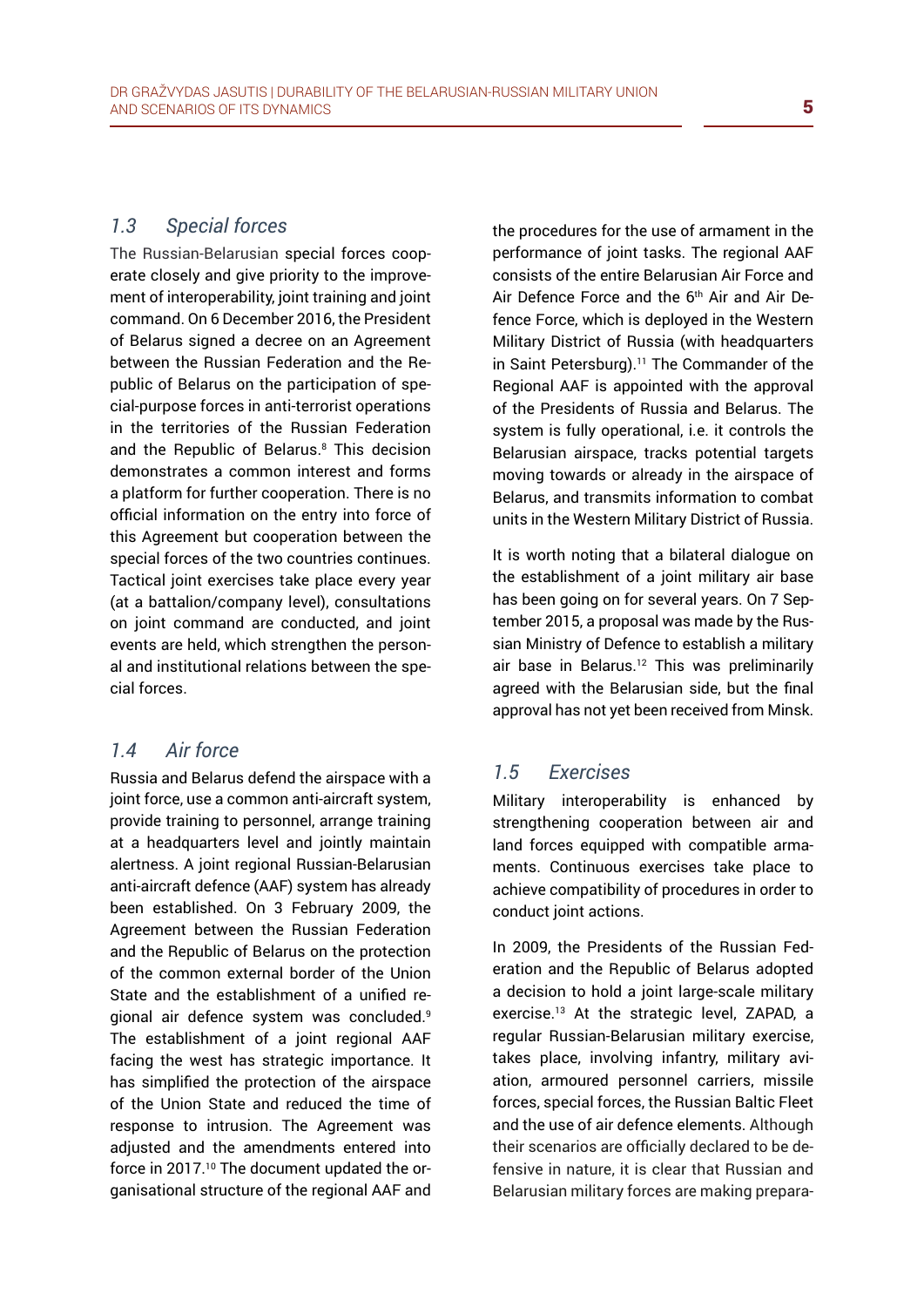tions for a possible confrontation with NATO forces, and are envisioning regional conflicts. Meanwhile, the strategic-level Shchit Soyuza (Union Shield) exercise is organised every two years. In 2019, the exercise took place at Mulino Range, Russian Federation, and involved 12,000 troops, 950 combat vehicles and 70 aircraft.14 Since 2003, the Boyevoe Sodruzhestvo (Comradeship-in-Arms) exercise is held every two years to enhance interoperability in the field of AAF,<sup>15</sup> and since 2015, the Slavyanskoe Bratstvo (Slavic Brotherhood) tactical exercise, which involves special forces, has been organised.16

#### *1.6 Command and control*

It is noted in the military doctrine of the Union State<sup>17</sup> that one of the foundations of the developing military organisation is the unification of the leadership of the armed forces of Belarus and Russia (Paragraph 1.11). The joint leadership, deployment and planning system of the regional grouping is operational and it is likely that joint command has been achieved to some extent in the leadership of individual operational and tactical units. This indicates that the military elements of the two states are already controlled by joint efforts, using a joint command structure and performing joint tasks. This is constantly checked in exercises, e.g. Slavyanskoe Bratstvo. In times of peace, the command structure remains within the national forces, and in the event of a threat, the joint headquarters takes over command. It is likely that the issues of command and control have already been fully resolved in the Unified Regional Aircraft Defence System. Article 9 of the 2009 Agreement on the Establishment of a Unified Regional Air Defence System was supplemented with a reference stating that in the event of an imminent threat, regional air defence becomes part of a regional grouping in performing combat tasks. A Joint Staff/Command is established to lead it.<sup>18</sup> It is difficult to judge of progress in this area in the case of special forces, but issues of joint command are constantly high on the cooperation agenda.

## *1.7 Staff training*

Much attention is paid to staff training, which is based on mutual military exchanges, coordination of study programmes and courses free of charge in the two states. The situation is not symmetric, as the unified staff training takes place mostly in Russia. A bilateral programme on military training "On the training of Belarusian military personnel in the military training institutions of the Russian Ministry of Defence"19 has been adopted. The programme provides that the host country fully covers all expenses and maintenance of the students. 400 Belarusian officers and cadets are currently studying in Russia under this programme. Under the Collective Security Treaty Organisation, Belarus has an additional annual quota of military personnel receiving military training in Russian military schools (up to 200 per year). Cooperation in this area provides a solid practical and ideological basis for further interoperability. The training of officers takes into account Russian and Belarusian methodology and requirements, necessary for the establishment of joint military structures, participation in international training, peacekeeping and other operations. The military personnel training is successfully complemented by military scientific cooperation, which is organised in accordance with a programme approved by the Collegium of Defence Ministers.<sup>20</sup>

In summary, it can be stated that the military integration of Russia and Belarus was highly developed by August 2020. The operational capability of the alliance was established, continuous exercises and training were conducted, joint programmes in the areas of standardisation and interoperability were carried out, and joint military elements that strengthened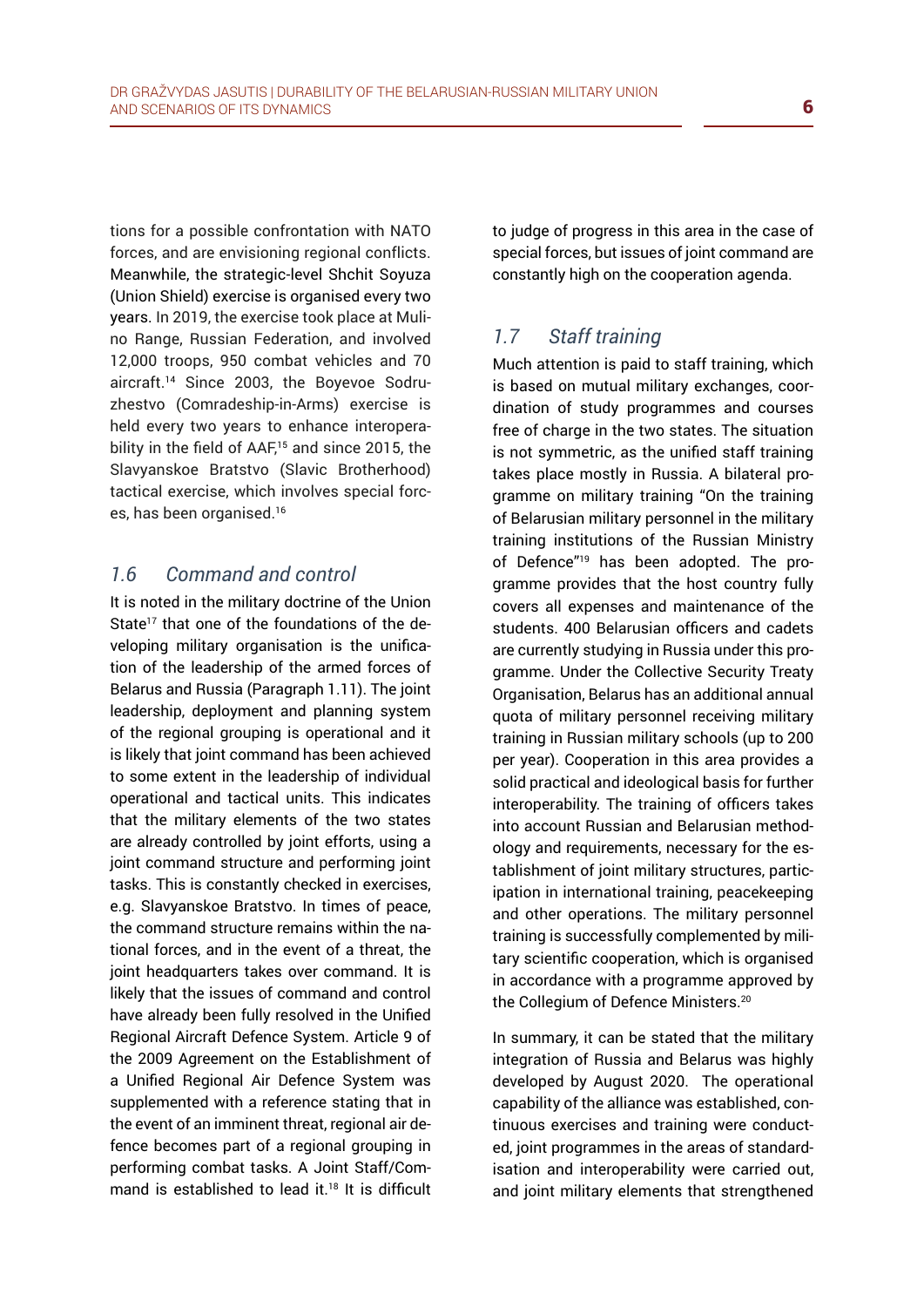the sustainability and robustness of integration were created, and common procedures were implemented at a tactical and operational level. It is obvious that both states have pursued policies to integrate military activities, and their military forces have become interoperable and capable of performing joint tasks. The only questionable point is how military cooperation would proceed in practice, because the two states have not yet participated in joint combat operations. It is worth noting that the lack of approval for the updated military doctrine of the Union State and the establishment of a military air base in Belarus reflected the internal political dynamics of Belarus. In other words, Lukashenka sought to maximise the potential benefits (both personal and national) during negotiations and to strengthen his position domestically. It should be noted that two military facilities of the Russian Federation successfully operate in the territory of Belarus, the operation of which is ensured by Minsk: a Russian radar station near Baranavichy (part of a missile attack warning system that detects ballistic missiles and space objects; there are about 2,000 Russian specialists working at the station<sup>21</sup>), and a control point for Russian submarines in the Atlantic based in Vileika District. Russia does not pay for the protection and maintenance of these facilities, and Belarus periodically uses information provided by Russian satellites in reciprocation.22 The agreement on these military facilities expires in 2021.

# **2 Military integration of Russia and Belarus after 2020 and its influence on regional security**

## *2.1 Tasks of the military integration of Russia and Belarus after 2020*

After the presidential elections in Belarus, an increase in military cooperation between the states has been observed, for which there are several contributing factors. First of all, the political climate and tension in Belarus encourage further military integration. Lukashenka treats Russia's support as a cornerstone that will help him to remain in his current position at least temporarily. Second, the Belarusian security sector is ideologically and practically similar to the Russian security sector, so political instability in the country may encourage representatives of the Belarusian military and security services to accelerate military integration projects. Third, Russia has its own pragmatic interests related to the military facilities that are deployed in Belarus. 2021 is the year of expiry of the lease agreement on the Russian radar station in the Baranavichy and the Russian submarine control point in Vileika District. Russian Prime Minister Mikhail Mishustin has already instructed the responsible national agencies to conclude an agreement on extension of the lease.<sup>23</sup> Fourth, Russia is interested in expanding and strengthening its capabilities near NATO borders. The decision to establish a military air base and strengthen the interoperability of the states' military capabilities likely dominates the Russian-Belarusian military/political cooperation agenda. Such conclusions are based on an assessment of the following facts: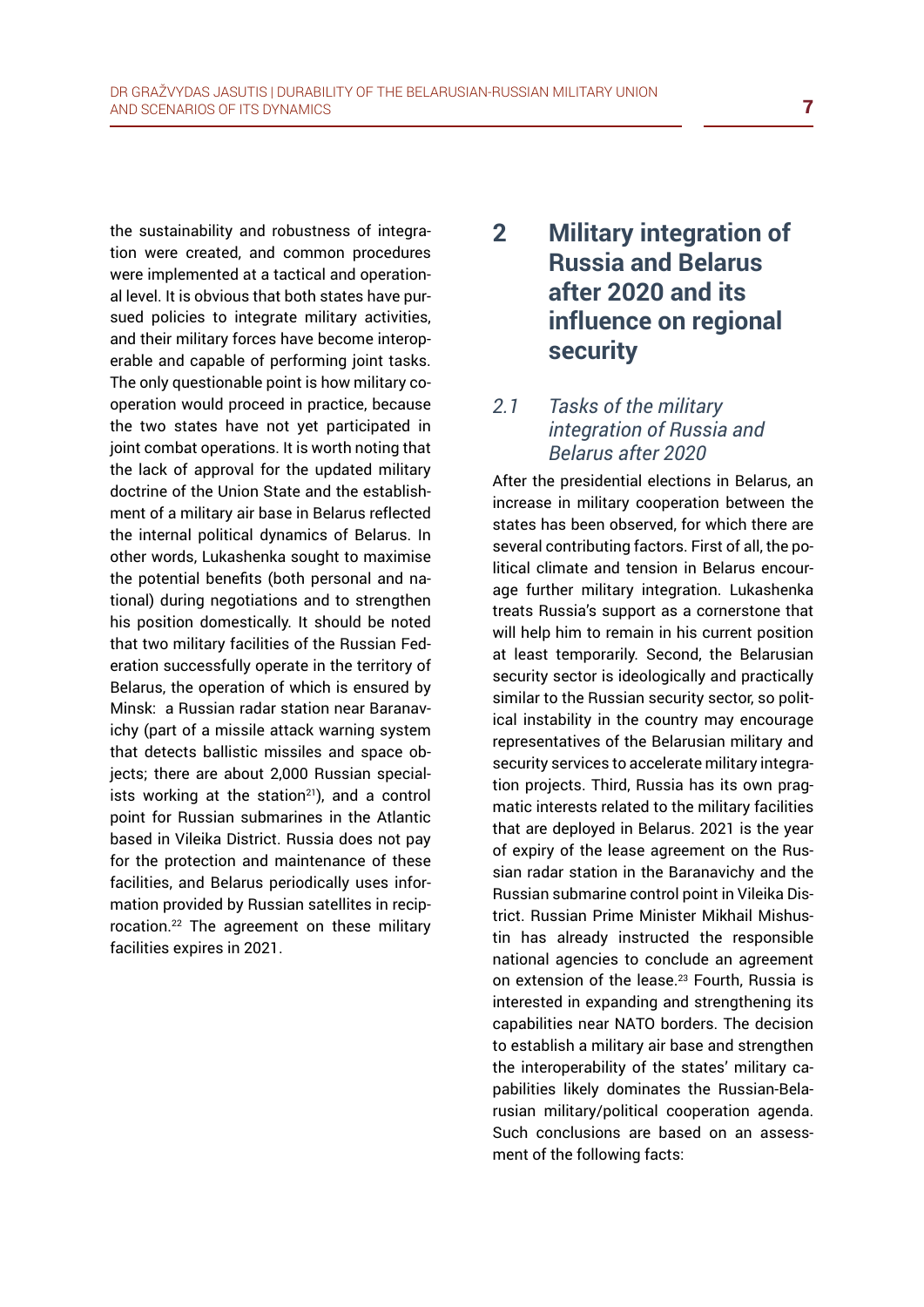A. **The number of military exercises has increased.** Since September 2020, the Russian and Belarusian military forces have carried out exercises and manoeuvres every month.24 The President of the Russian Federation confirmed these commitments during a bilateral meeting in Sochi. This year, the states have scheduled a record number of exercises.25 According to unofficial data, 160 military events are to be held in 2021 (in comparison, 120 events were held in 2020).26 Much attention is paid to logistics and supply. According to Russian sources, a common logistical base is planned<sup>27</sup> which can become a starting point for the establishment of a permanent joint force on the territory of Belarus. During 14–25 September 2020, the Slavyanskoe Bratstvo exercises were held near Brest and Grodno. The exercises involved 6 000 soldiers and 500 units of military equipment, $28$  and were led by the Minister of Defence of Belarus, Viktor Khrenin, and the Commander of the Land Forces of the Russian Federation, Col. Gen. Andrey Serdyukov. The scenario of the exercises was focused on blocking the invasion of state territory by military groups in the border sector. It should be noted that during the exercise, the military forces of the Russian Federation were redeployed on IL-76 aircraft, which covered a distance of one and a half thousand kilometres within an hour and a half.29 During 12–16 October 2020, the CSTO's Nerushimoye Bratstvo (Indestructible Brotherhood) exercises were held. The exercises involved 700 soldiers and 100 units of military equipment, as well as other components of the security sector. The exercises improved collective "peacekeeping" operations.<sup>30</sup> During exercises held in March this year, greater attention was paid to integrating the Belarusian military forces into Russian leadership structures (three joint battalions were formed, logistical capabilities that could support a wider range of forces were strengthened, and the interoperability of air defence capabilities was tested). The exercises were also part of the preparations for the ZAPAD 2021 military training, when Russia's military capabilities in Belarus will be increased, and it is also likely that some Russian military personnel will stay in Belarus for a longer period of time. It is noted that greater attention is paid to the interoperability of land and special forces,<sup>31</sup> which strengthen the capabilities of the alliance and can ensure the permanent presence of Russian troops on Belarusian territory. Continuous exercises help to avoid legal restrictions on the permanent deployment of foreign forces and prepare a bridgehead for full military integration and permanent deployment.

- B. **Longer-term plans are being approved.** On 2 March 2021, the Defence Ministers of the two states signed a five-year strategic partnership programme.32 The text of the programme was not published in open sources. It is the first document of this nature that defines the prospects for military integration and identifies priority areas of activities. The programme drawn up provides certain flexibility and practicality for cooperation. The ongoing negotiations on the Union Military Doctrine are moving forward but the document has not yet been adopted. The strategic partnership programme may provide for the deployment of Russian troops in Belarus or more flexibly define the conditions for such deployment.
- C. **New military training facilities are being established.** On 16 March 2021, an agreement on the establishment of three joint Russian-Belarusian military training centres was announced. One of them – the Training Centre for the Air Force and Air Defence Force – would be established in Belarus (in the Lida region). The other two  $-$  the Joint Land Forces Training Centre and the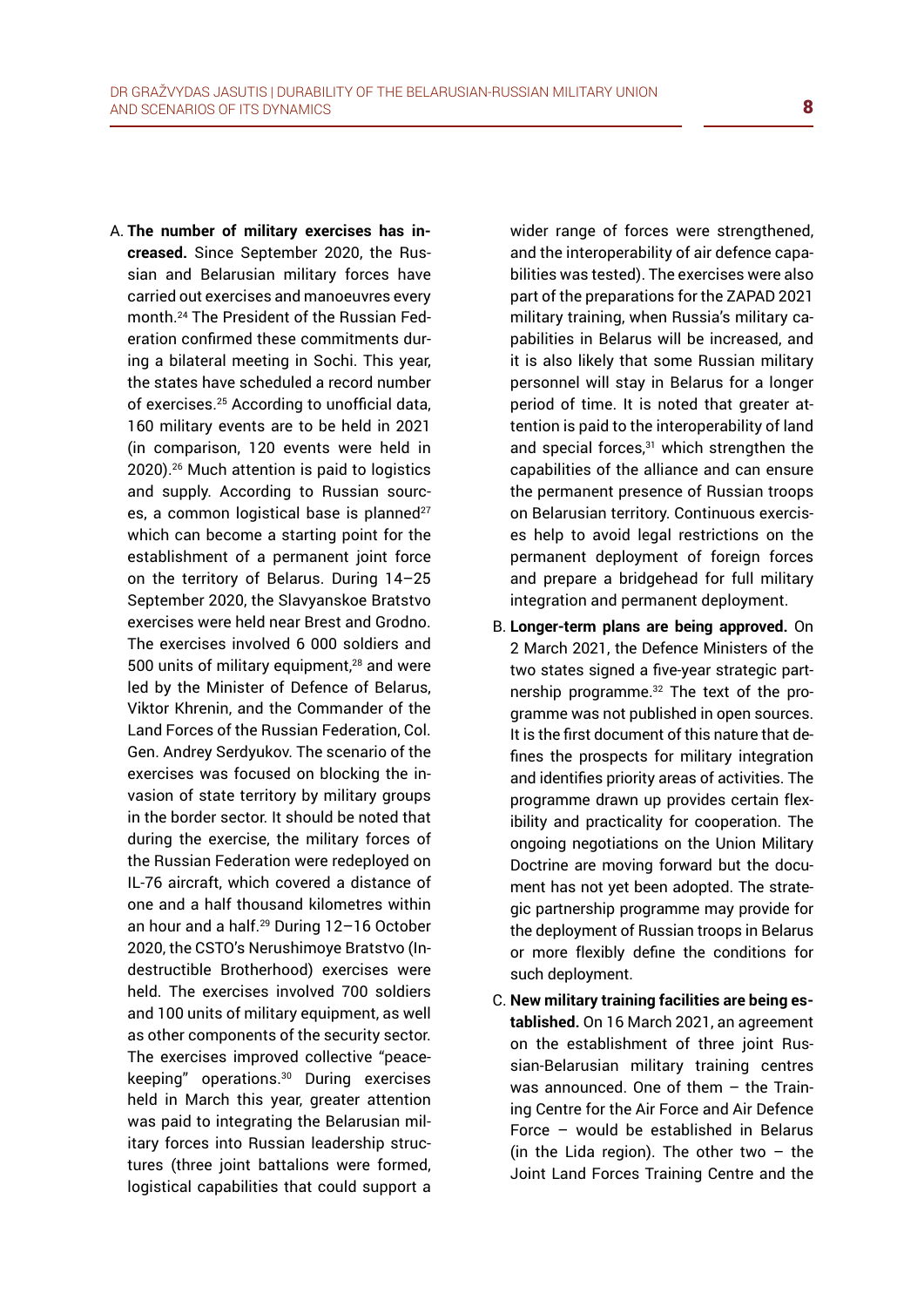Baltic Fleet Base – would be established in Russia. The deployment of Su-30SM fighters and crew training are being discussed in the context of establishing the training base in Belarus. The Belarusian side hopes to simply receive the fighters from Russia and train Belarusian pilots to pilot them. The Russian side hopes to have its own aircraft and its own pilots in the Belarusian territory.33 This would be yet another step towards enlarging the military contingent of the Russian Federation in Belarus.

- D. **New guidelines for military integration are being negotiated.** An update of the military doctrine of the Union State is under negotiation. According to Pavel Muraveiko, Deputy Chief of General Staff of the Armed Forces of Belarus, the updated document has yet to be approved by the Supreme Council of the State.<sup>34</sup> State Secretary of the Union State Grigory Rapota noted that the updated military doctrine should be adopted in the near future. The changes to the doctrine are associated with the current realities of the security architecture. The military forces of both states must be subordinated to a joint command, and continuous exercises allow for deeper integration of Belarusian forces into the Russian security sector.<sup>35</sup> At present, the military forces can be subordinated to joint command only in the event of a military conflict, while in peacetime the military forces of the two states have separate headquarters. It is likely that the Union Doctrine will resolve this issue and provide for a common military command structure, or at least a process for the establishment of a permanent joint military headquarters.
- E. **The military industry is dependent on the Russian Federation.** Belarus's armaments are becoming outdated and their technical capabilities will diminish in five to eight years.36 The modernisation of armaments is quite a sensitive issue and Russia's assis-

tance is expected here. In fact, the Belarusian military industry does not produce final products. However, there are 180 defence industry companies of the Russian Federation cooperating with 120 factories in Belarus.37 State Secretary of the Union State Rapota mentioned that there are issues over restrictions on the transfer of certain weapons, but in principle those issues can be resolved.<sup>38</sup>

F. **The deployability of joint forces is being strengthened.** On 10 December 2020, A.Lukashenka approved a plan to deploy a new regional military grouping.39 According to Alexander Volfovich, Chief of the General Staff of the Armed Forces of Belarus, the joint military force is an instrument at a strategic level, which has been designed to deter large-scale aggression against the Union State. The joint action plan and the areas in which military units can operate have been updated, the structure of the regional grouping has been renewed, and the necessity of the modernisation and harmonisation of military armaments has been expressed.

These factors show that Russia has not yet fully integrated Belarus's military structures, though the latter could become completely dependent on Russia's military support. Russia is trying to increase its level of military control in Belarus, and the political situation after the 2020 presidential election in Belarus is particularly favourable for this. It no longer needs to invest politically in the overall strengthening of the military union because the Belarusian political leadership is itself interested in strengthening the military union to help maintain its position. The ongoing political integration of the states is not so obvious and rapid because its consequences are closely related to the loss of sovereignty, and it is likely that public opinion would be sceptical. However, the overall process of integration with Russia and regular attempts by the Belarusian political elite to cosy up to its neighbour (frequent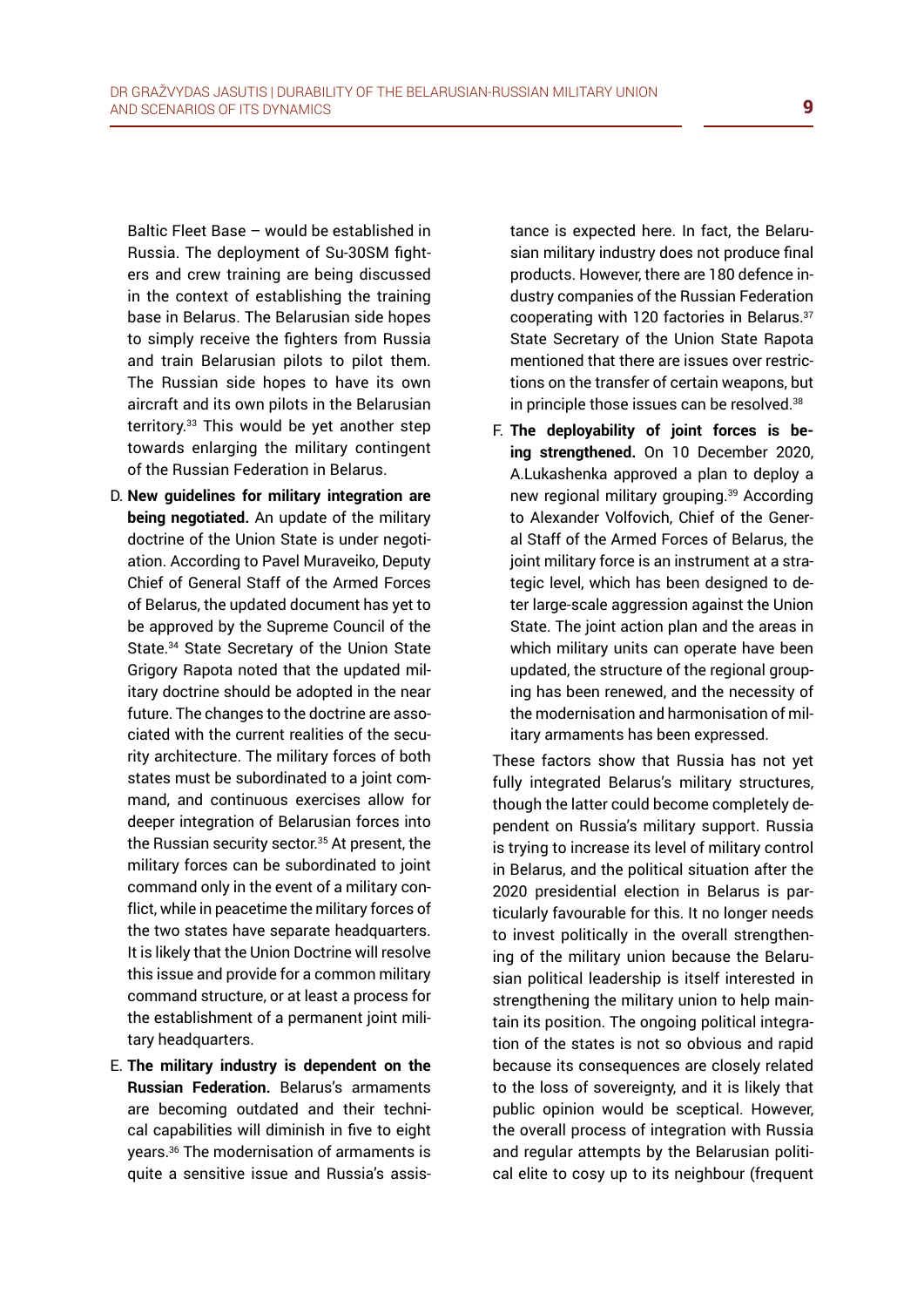meetings at the top level) show Belarus' limited room for manoeuvre and constrained military autonomy. In addition, the military leadership is ideologically close to Russia, and a closer alliance contributes to its further entrenchment. During the meeting with Russian President Putin in Sochi at the end of May 2021, the Belarusian leader claimed that one of the topics touched on was cooperation in the military industrial complex, including the supply of modern armaments to Belarus.<sup>40</sup> The supply of modern armaments contributes to the strengthening of the alliance, and though some disagreements over the supply of armaments are noted, trends show the convergence of the states (e.g. the transfer of S-400 armaments to Belarus).

#### *2.2 Military threat*

The military integration of Russia and Belarus has an impact on regional security, and NATO states (especially those in the eastern NATO region) must be prepared for the strengthening of the alliance and additional challenges.

A. **Direct military threat.** In his annual speech in 2021, Russian President Vladimir Putin threatened the international community that he would not allow "red lines" to be crossed, and Russia itself will decide when a red line has been crossed.<sup>41</sup> The President of Belarus was more specific, especially after the election. NATO forces are treated as hostile, posing a direct threat to the Union State. Although the direct use of military force against NATO states is unlikely in the short to medium term, provocations, border incidents and the expansion of military capabilities at the NATO border are possible. Lukashenka has announced that he will strengthen the protection of the state border, has redeployed more military units towards the west, and has held a series of exhibition military exercises. Additional units of Toch-

ka missiles and Polonez weapon systems were deployed near the Lithuanian border.<sup>42</sup> On 31 May 2021, Russian Defence Minister Sergei Shoigu emphasised that military capabilities were being strengthened towards the west and that 20 new units would be deployed, which would adequately curb the actions of NATO and the West.<sup>43</sup> Although a military confrontation on the Belarus – Kaliningrad – Baltic states axis is unlikely, the strengthening of the Russia–Belarus alliance and the ongoing exercises are a reminder that Russia treats it as a flashpoint of potential conflict (in the context of military strategy). Furthermore, Russia declares quite openly that it remains the main power in the region that can successfully deploy nuclear capabilities, conduct large-scale conventional operations, and invest in new advanced technologies. Russia has the second largest strategic nuclear forces and the largest number of tactical nuclear weapons in the world, an integrated air defence system and sufficient transportation capabilities to allow the relocation of forces to Belarus within a very short time – for example, during the exercises, Russia managed to redeploy the battalion's tactical team from Pskov to Belarus within a few hours. During 10–16 September 2021, the ZAPAD exercises will be held in the context of a tense political situation. Of concern is the integration of the Russian and Belarusian special forces, and it is highly likely that ZAPAD 2021 will have a very clear offensive rather than defensive focus. According to Belarusian Defence Minister Khrenin, one of the planned scenarios relates to an escalation of the political/military situation in the state and could involve the use of assault groups in urbanised areas.<sup>44</sup> According to experts, Russia will seek to strengthen its military forces in Belarus through the exercises (especially aviation, special forces, electronic warfare, SIGINT, ELINT and missiles), and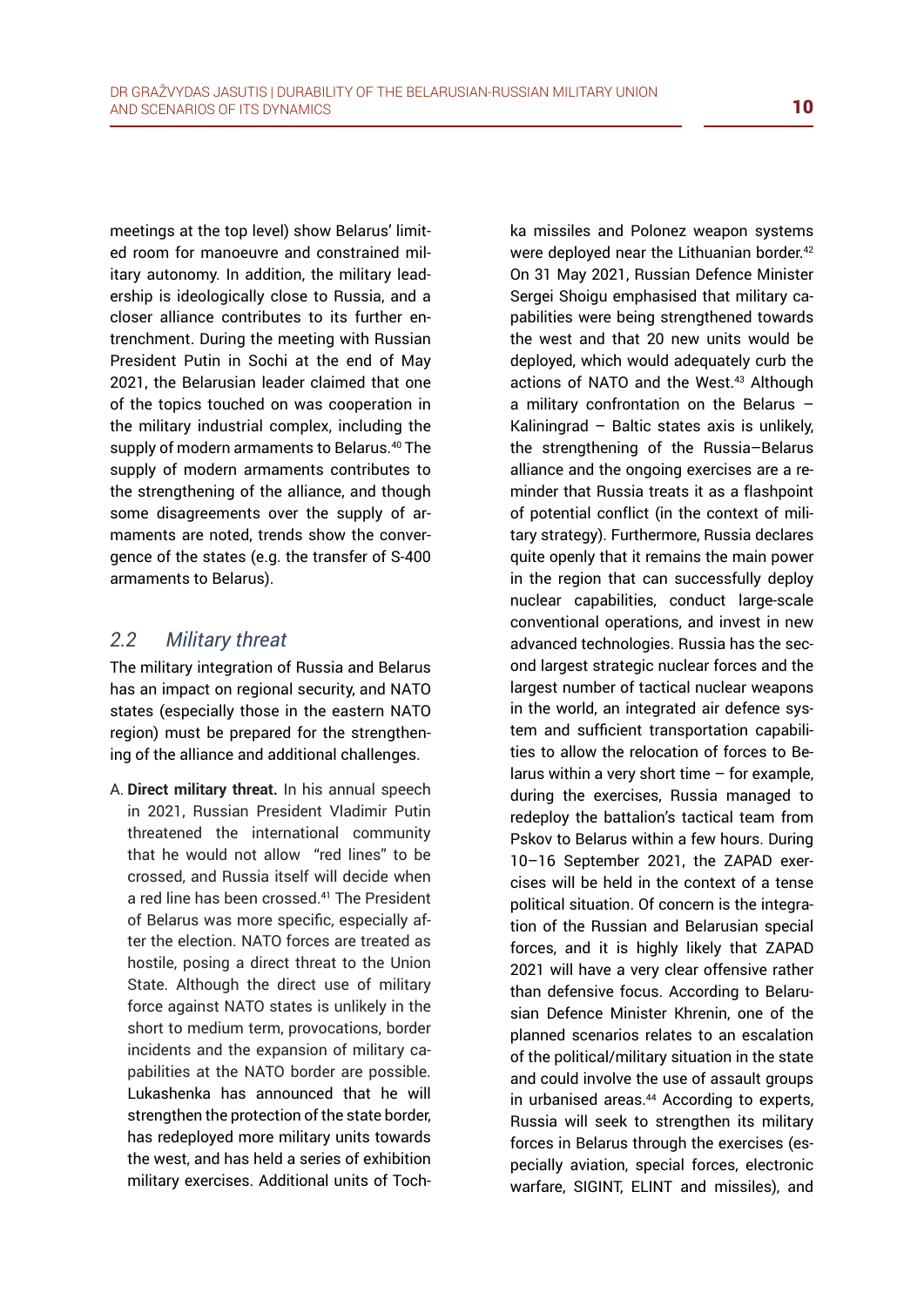| <b>Capabilities</b> | NATO*  | Russian<br>Federation | Belarus | Relation<br>NATO/RF-BY |
|---------------------|--------|-----------------------|---------|------------------------|
| Armed forces        | 31,813 | 78,000                | 45.500  | 1/3.88                 |
| Tanks               | 129    | 757                   | 601     | 1/10.5                 |
| Combat aircraft     | 5457   | 1251                  | 111     | 4/1                    |
| Armoured vehicles   | 280    | 1276                  | 1550    | 1/10.1                 |

#### **Table No 2.** NATO, Russian and Belarusian military capabilities in the Baltic region

\* NATO forces include the capabilities of the Baltic states and Poland as well as the military forces of other NATO states deployed in the region. The number of combat aircraft is a total number, possessed by all NATO states. The number of Russian military forces includes the forces deployed in the Western Military District, and the number of combat aircraft includes all possessed by the Russian Federation.

*Source*: Heinrich Brauß, András Rácz, "Russia's Strategic Interests and Actions in the Baltic Region", German Council on Foreign Relations, January 2021, [https://dgap.org/sites/default/files/article\\_pdfs/210107\\_Report-](https://dgap.org/sites/default/files/article_pdfs/210107_Report-2021-1-EN.pdf)[2021-1-EN.pdf,](https://dgap.org/sites/default/files/article_pdfs/210107_Report-2021-1-EN.pdf) David A. Shlapak, Michael Johnson, "Reinforcing Deterrence on NATO's Eastern Flank Wargaming the Defense of the Baltic", RAND report, April, 2016, [https://www.rand.org/pubs/research\\_reports/RR1253.html](https://www.rand.org/pubs/research_reports/RR1253.html) , Scott Boston, Michael Johnson, Nathan Beauchamp-Mustafaga, Yvonne K. Crane, "Assessing the Conventional Force Imbalance in Europe Implications for Countering Russian Local Superiority", RAND report, 2018, [https://](https://www.rand.org/content/dam/rand/pubs/research_reports/RR2400/RR2402/RAND_RR2402.pdf) [www.rand.org/content/dam/rand/pubs/research\\_reports/RR2400/RR2402/RAND\\_RR2402.pdf](https://www.rand.org/content/dam/rand/pubs/research_reports/RR2400/RR2402/RAND_RR2402.pdf)

will focus on a scenario associated with the growing NATO threat to Belarus. Attention is drawn to the intensive military preparation processes in the Baltic States, Poland and Ukraine.45

B. **An assessment of the proportions of NATO– Russia conventional armaments in the region,** shows that Russia still retains a significant advantage.

Conventional power is difficult to assess because there are many factors involved, some less tangible than others (not only number of troops, but also quality of their training, quantity and quality of weapons, mobility, etc.). Military technology, geographical location, regional balance of power, and resources available in the territory of the states being attacked can either increase or decrease the possibility of conflict. As of 2019, Russia was strengthening its military capabilities in the region, which are directed against NATO. Although some of these forces are currently deployed near eastern Ukraine, Russia could redeploy 50,000 to 60,000 troops to the military zone within a few days.46 Russia's military capabilities in Pskov and Kaliningrad make it possible to attack on two fronts and reduce the possibilities for the Baltic states to defend themselves. Four multinational battle groups have been deployed in the Baltic States and Poland since 2017 in accordance with NATO's Enhanced Forward Presence Programme. Each group consists of 1,200 soldiers. It should be noted that the United States is strengthening its contribution to European security within the framework of the European Deterrence Initiative and increasing its military capabilities in Poland.<sup>47</sup> However, Russian forces are motorised, mechanised and can engage tanks. Therefore, in the event of a sudden attack on a NATO country, NATO forces would face problems in using both air and land forces because it is inherently difficult to redeploy all NATO forces to the Russian-Belarusian border in the event of a military conflict. During a westward conflict (from Russia's strategic perspective), not all defence forces will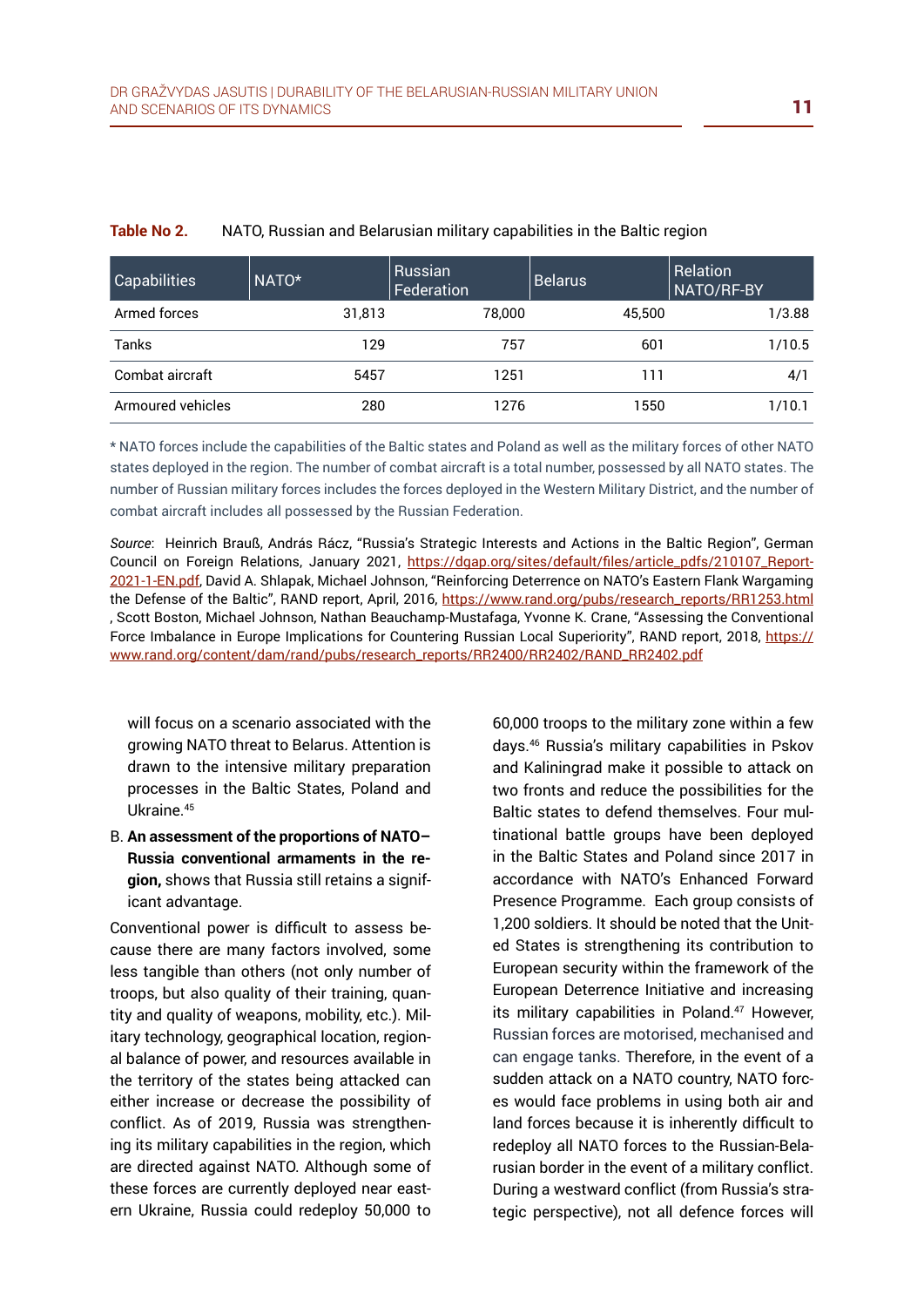be employed due to unfavourable geographical distances. The strategic fragmentation of the space of the European continent only allows the use of those armed forces against Russia and Belarus that are deployed in the sub-regions of the Russia-NATO common border. In this case, during a sudden attack, potentially active armed forces will be present only in the Baltic States and Poland. It would also be possible to consider the use of NATO forces deployed in Norway, Denmark, Hungary, the Czech Republic and Germany. There are also US forces deployed in Europe: in Slovakia, Bulgaria, Romania, Poland and Germany.

- C. **The likelihood of hybrid hostility remains high.** Disinformation, cyber-attacks, and inciting ethnic, social or political unrest can be among the main tools of hybrid warfare. Due to the restrictions brought about by COVID-19, the scope of human intelligence against Lithuania carried out by the Russian intelligence services has decreased. However, despite the restrictions, the Russian services carry out active intelligence activities in the Lithuanian border regions bordering the Kaliningrad region.<sup>48</sup> Close cooperation with Belarus at the level of the secret services increases the threat to NA-TO's eastern flank.
- D. **The issue of a joint command structure is not fully resolved.** However, despite this shortcoming, it can be stated that military integration is progressing and remaining problems will be solved. The ambitions of the two states are quite clearly defined and aim at full integration (the concept of the union state), which should cover all sectors. The military sector maintains a high degree of integrity, so there should be no fundamental gaps between goals and real results. Continuous military exercises, joint training and exercises are carried out to strengthen the alliance and increase its potential.

E. **Arms control and confidence-building measures remain important in Belarus's security and foreign policy.** On 8 October 2019 October, Lukashenka emphasised the significance of arms control and national commitments, and also stated that shortand medium-range missiles would not be deployed in Belarus (unless such a step is taken by neighbouring countries first).49 This statement was reinforced by the Minister of Foreign Affairs of Belarus, Vladimir Makei. At the Conference on Disarmament's High-Level Segment held on 24 February 2021, the Minister called for the establishment of multilateral initiatives for restrictions on the deployment of short- and medium-range missiles.<sup>50</sup> Belarus remains committed to strengthening conventional arms control regimes<sup>51</sup> that help to maintain some degree of autonomy in security policy and preserve elements of independence.

In summary, it can be stated that the military integration of Russia and Belarus is intensifying and the activity of the military near NATO borders is growing. This increases the risk of incidents or uncontrolled provocations. Although a military conflict is unlikely, the probability of a conflict between states is non-negligible. The relative capabilities of states vary at different times and it is difficult to predict the direction in which the existing military balance may shift. States can seek to gain an advantage over others and also ensure that other states do not seek an advantage over them. The Belarusian factor is important but not decisive. Belarus has consistently opposed NATO's dominance in the post-Soviet space and prevented the creation of a buffer zone around Russia. The Baltic states, Poland and Ukraine could build such a cordon but they are hindered by Belarus. If such a project is implemented, Russia would be isolated from Europe and Belarus would be included in the Western zone.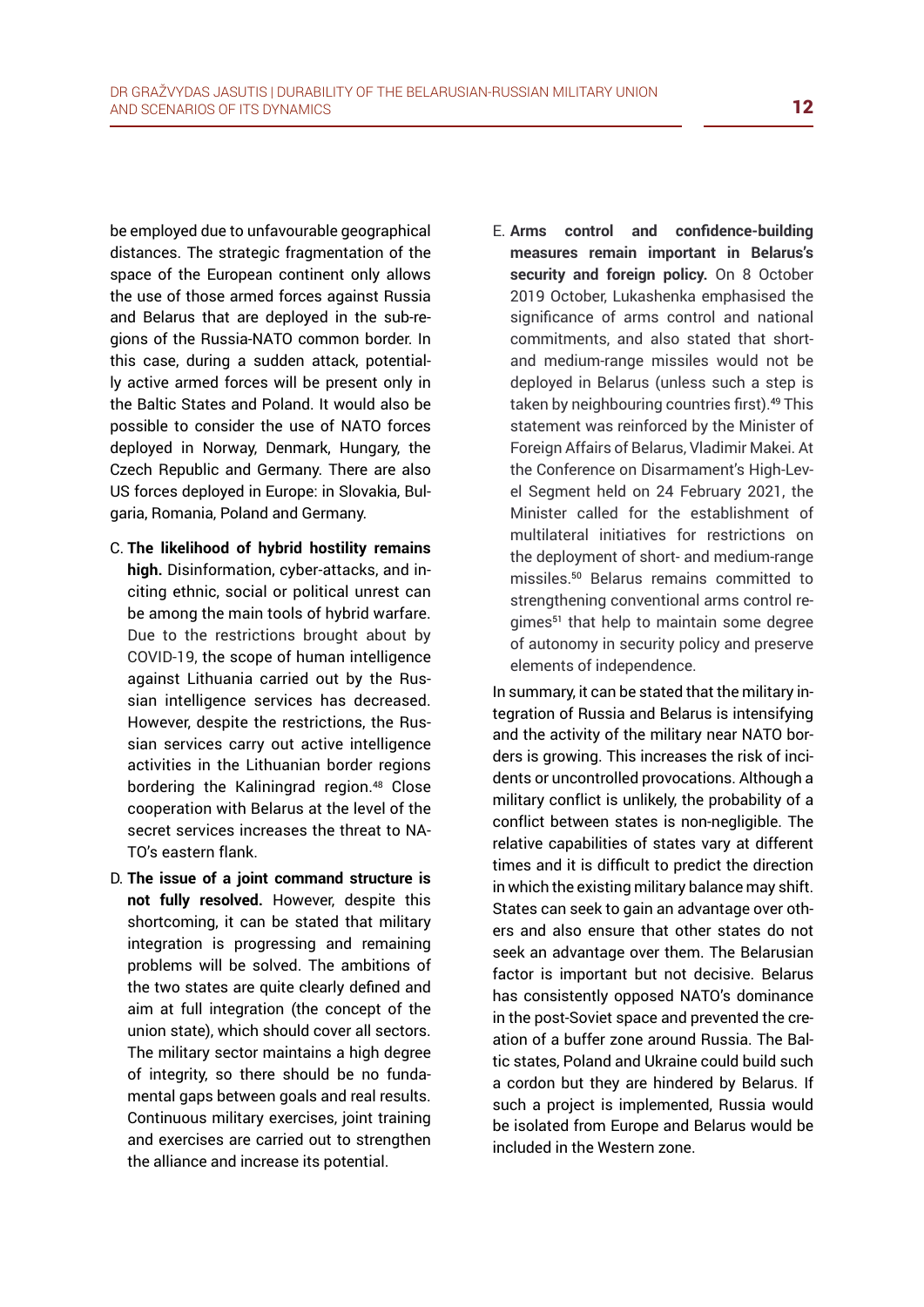# **3 Scenarios of military integration**

Three main scenarios of military integration are distinguished. They are related to the strengthening, weakening, and status quo of the military alliance of Russia and Belarus. 14 indicators were selected for determining the possible likelihood of the scenario. Each indicator has one of the following values: increases the likelihood (+), neutral (=), and decreases the likelihood (-). The indicators were discussed with eight experts from Lithuania, Ukraine, Moldova, Belarus and Russia.

#### **Table No 3.** Construction of the scenario

| Scenario                                             | <b>Results</b>                                                                                                                                                                | Indicators                                                                                   |
|------------------------------------------------------|-------------------------------------------------------------------------------------------------------------------------------------------------------------------------------|----------------------------------------------------------------------------------------------|
| 1. Scenario<br>Strength-<br>ening of the<br>alliance |                                                                                                                                                                               | The doctrine of the Union State Increasing number of exercises $(+)$ ,                       |
|                                                      | is adopted;                                                                                                                                                                   | Offensive scenario of exercises (+),                                                         |
|                                                      | A Russian military base is<br>established in the territory of<br>Belarus:                                                                                                     | The number of Russian military forces in Belarus is growing $(+)$ ,                          |
|                                                      |                                                                                                                                                                               | Modernisation of armaments $(+)$ ,                                                           |
|                                                      | Armaments are modernised<br>with Russia's help;                                                                                                                               | Stability of political leadership (+),                                                       |
|                                                      |                                                                                                                                                                               | New military bases (+),                                                                      |
|                                                      | A mechanism of joint com-<br>mand and control is imple-<br>mented and transferred to the<br><b>Western Military District;</b>                                                 | Legislation is improved $(+)$ ,                                                              |
|                                                      |                                                                                                                                                                               | Increasing number of Belarusian military officers studying in<br>the Russian Federation (=), |
|                                                      | The current political elite in<br>Belarus remains or is cosmet-<br>ically adjusted with the help<br>of constitutional reform but<br>remains friendly to Moscow's<br>projects. | Increasing total number of orders in the defence industry (+),                               |
|                                                      |                                                                                                                                                                               | Agreements on joint command and control (=),                                                 |
|                                                      |                                                                                                                                                                               | Identification of new directions of military integration (+),                                |
|                                                      |                                                                                                                                                                               | Public support (=),                                                                          |
|                                                      |                                                                                                                                                                               | International pressure (+),                                                                  |
|                                                      |                                                                                                                                                                               | Pressure from neighbouring countries (+).                                                    |
| 2. Scenario                                          | Negotiations on the military<br>doctrine of the Union State are<br>carried out:                                                                                               | Stable number of exercises (=),                                                              |
| Status quo<br>of the alli-<br>ance                   |                                                                                                                                                                               | Offensive or defensive scenario of exercises (-),                                            |
|                                                      | The Russian Federation con-<br>tinues its policy of pressure to<br>establish a military base;                                                                                 | The number of Russian armed forces in Belarus remains stable<br>$(-)$ ,                      |
|                                                      |                                                                                                                                                                               | Limited modernisation of armaments (+),                                                      |
|                                                      | Grants are offered for the<br>modernisation of Belarusian<br>armaments;<br>Negotiations on setting up a<br>joint command and control<br>mechanism are carried out:            | Possible change of political leadership (-),                                                 |
|                                                      |                                                                                                                                                                               | New military bases (+),                                                                      |
|                                                      |                                                                                                                                                                               | Legislation is improved $(+)$ ,                                                              |
|                                                      |                                                                                                                                                                               | Stable number of Belarusian military officers studying in the<br>Russian Federation (+),     |
|                                                      | Belarus undergoes a pro-<br>cess of constitutional reform<br>controlled by Moscow, and the<br>political elite welcomes the<br>Kremlin's role                                  | Stable total number of orders in the defence industry $(+)$ ,                                |
|                                                      |                                                                                                                                                                               | Consideration of agreements on joint command and control (+),                                |
|                                                      |                                                                                                                                                                               | Consideration of new directions of military integration (+),                                 |
|                                                      |                                                                                                                                                                               | Public support (=),                                                                          |
|                                                      |                                                                                                                                                                               | International pressure (=),                                                                  |
|                                                      |                                                                                                                                                                               | Pressure from neighbouring countries (+).                                                    |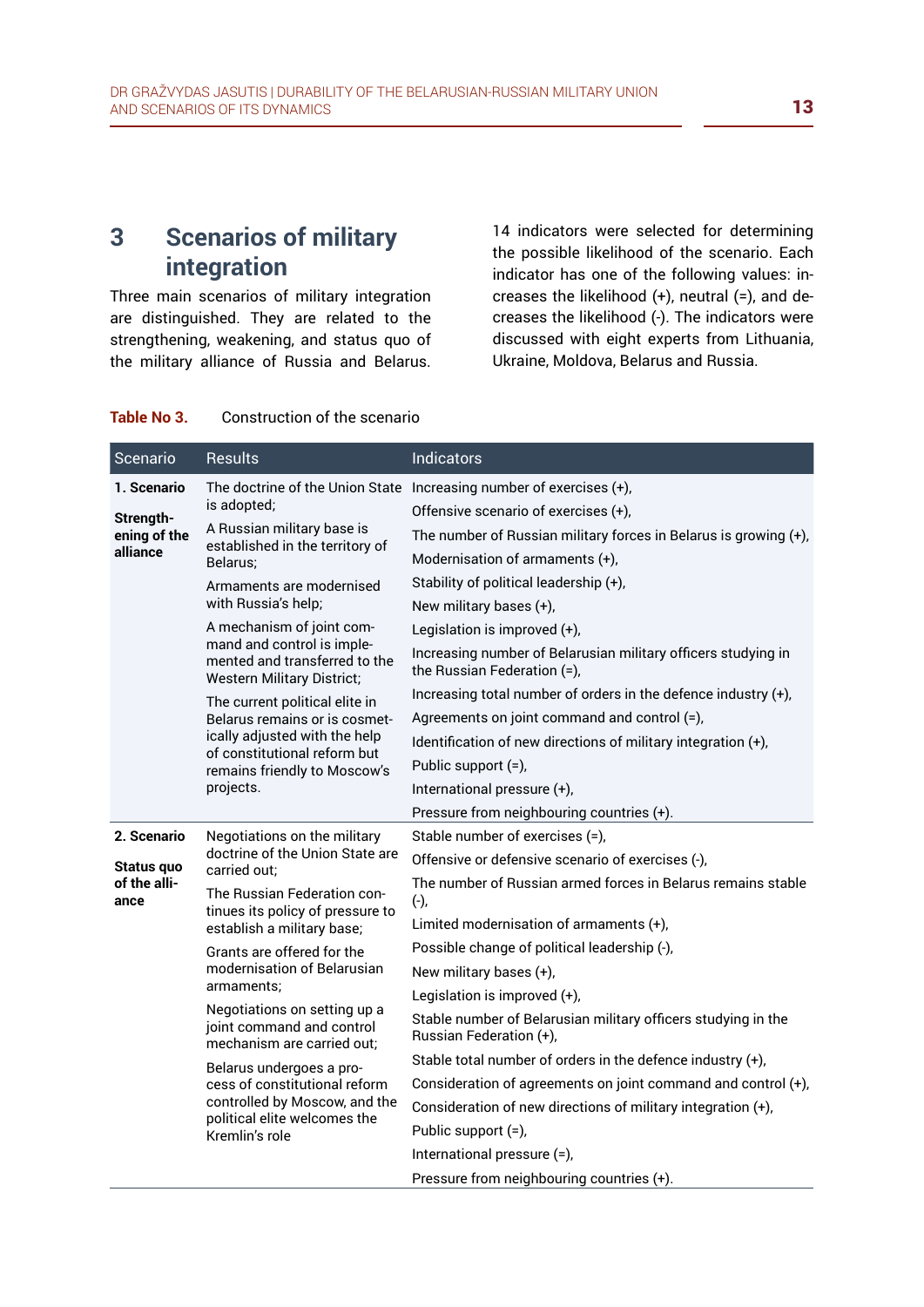| 3. Scenario<br>Split of the<br>alliance | During the constitutional<br>reform, an alternative political<br>force (opposition) is formed,<br>which is neutral towards<br>Moscow and is partially rep-<br>resented in the new political<br>structure;<br>The development of military<br>political level;<br>There is an indirect confronta- | Decreasing number of exercises (-),<br>Defensive scenario of exercises (-),<br>The number of Russian armed forces in Belarus decreases (-),<br>Limited modernisation of armaments $(+)$ ,<br>Change of political leadership (-),<br>New military bases are suspended (-),<br>No legislation is created (-),<br>Decreasing number of Belarusian military officers studying in<br>the Russian Federation (-), |
|-----------------------------------------|-------------------------------------------------------------------------------------------------------------------------------------------------------------------------------------------------------------------------------------------------------------------------------------------------|-------------------------------------------------------------------------------------------------------------------------------------------------------------------------------------------------------------------------------------------------------------------------------------------------------------------------------------------------------------------------------------------------------------|
|                                         | integration is blocked at the<br>tion between the new political<br>elite in Belarus and the military<br>leadership.                                                                                                                                                                             | Decreasing total number of orders in the defence industry (=),<br>Withdrawal from agreements on joint command and control (=),<br>Limitation of negotiations on new directions of military integra-<br>tion $(-)$ ,<br>Public opposition $(=)$ ,<br>Relief of international pressure $(+)$ ,<br>Relief of pressure from neighbouring countries (+).                                                         |

**First scenario – Strengthening of the alliance**.

The Belarusian current political elite remains in power and the opposition remains fragmented. NATO and EU countries are increasing political and economic pressure on Belarus and begin to respond adequately to military processes in the region. They strengthen the military contingent in the Baltic region and decrease the response time of the military forces. Minsk and Moscow support the merger of the Belarusian and Russian military forces at the political level, with establishment of new military bases and setting-up of a joint command and control mechanism. New aspects of military integration are considered, such as joint mobilisation, joint conscription, and joint military training structures. The growing military threat to NATO and EU countries is associated with border incidents, hybrid warfare, intense intelligence activities and growing internal instability. In the case of this scenario, it is highly likely that:

*Within a period of 1 year* – an updated military doctrine of the Union State is adopted and a common logistical base is established;

*Within a period of 3 years* – a Russian air force base is established and an agreement on cooperation of special forces is concluded;

*Within a period of 5 years* – joint command structures are formed, a joint CC is made official, and military units are ready to participate in joint combat operations.

**Second scenario – Status quo of the alliance.** Starting October 2020, the EU has been gradually imposing restrictive measures on Belarus. Sanctions continue because of incidents and violations of human rights. The international isolation of Belarus is deepening and the gap that has formed is being filled with the only alternative – cooperation with Russia and China. The Belarusian political (and especially military) elite remains friendly to Moscow and promotes military cooperation for a variety of reasons, but the primary one is the unavailability of an alternative. The international community continues to impose a package of tough sanctions and the Belarusian elite partially adjusts its human rights policy. This makes room for manoeuvre in Belarus's relations with oth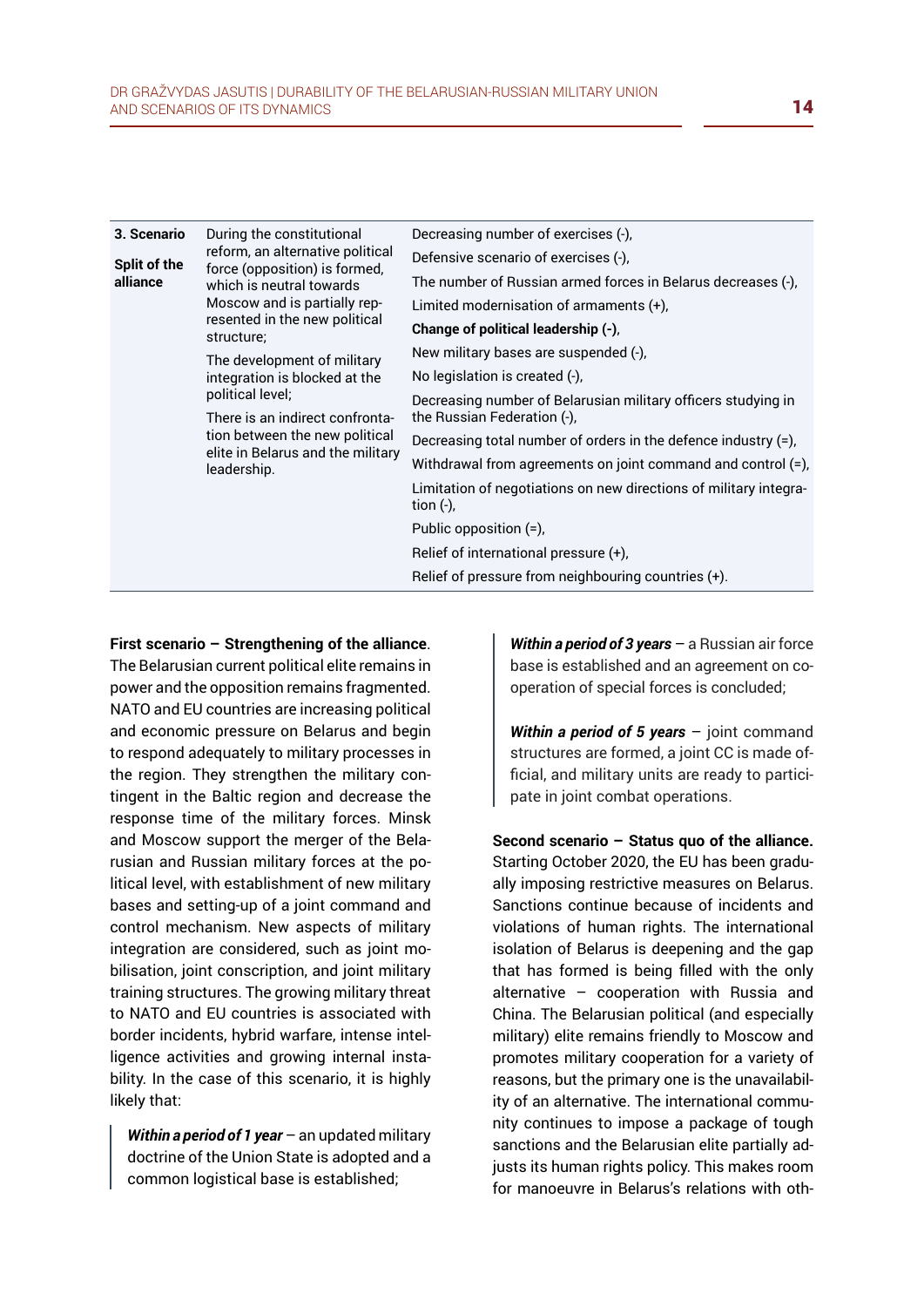er states, and especially with Russia. Belarus continues a close dialogue with the Russian Federation on the Union State but negotiations are carried out on a basis of parity. The Belarusian military elite promotes military integration, calls for an agreement on an updated military doctrine of the Union State, the establishment of military bases and the use of Russian grants for the modernisation of armaments. The Belarusian political elite (either current or after a constitutional reform) is cautious about the merger of the states and continues military integration projects but has reservations about their further development. It agrees to carry out further negotiations, which could take decades. In the case of this scenario:

*Within a period of 1 year* – an updated military doctrine of the Union State is adopted and a common logistical base is established;

*Within a period of 3 years* – Russia's pressure on Minsk for the establishment of a Russian air force base continues, modulations of the CC are negotiated, and the appropriateness of an agreement on cooperation of special forces is analysed;

*Within a period of 5 years* – an agreement on cooperation of special forces is concluded, a Russian military base is established, and the implementation of the CC is negotiated.

**Third scenario – Weakening of the alliance**. An alternative political elite forms in Belarus and a fundamental change in the political regime takes place. In the longer term, generational renewal in the political elite is possible and the newly formed governmental structures will welcome Brussels. NATO and EU countries or neighbouring countries pursue an open door policy. The focus is on efforts to change the mindset of Belarus. Political and military cooperation programmes are proposed with the focus on openness, transparency and mutual understanding. There is at least limited cooperation with the Belarusian military elite and an exchange of information on the security situation in the region. Predictability in the region increases. Belarusian military representatives better understand the importance of transatlantic values and use the alternatives that have emerged to balance relations with Russia. Russia remains a key partner in the military field but military integration projects may be blocked by political leadership. The aggressive rhetoric of the states weakens, which has a positive effect and creates a platform for cooperation with Belarus. Negotiations with Russia on the establishment of a military base, joint command and the military doctrine of the Union State are ineffective.

In the case of this scenario:

*Within a period of 1 year* – an updated military doctrine of the Union State is adopted and a common logistical base is established;

*Within a period of 3 years* – further military integration projects for a Russian military base, cooperation of special forces and joint implementation of the CC are blocked or suspended;

*Within a period of 5 years* – Minsk demands greater control over the existing military integration projects, which reduce their sovereignty (such as a unit in the CC land and air defence forces, military industry, and military research and education).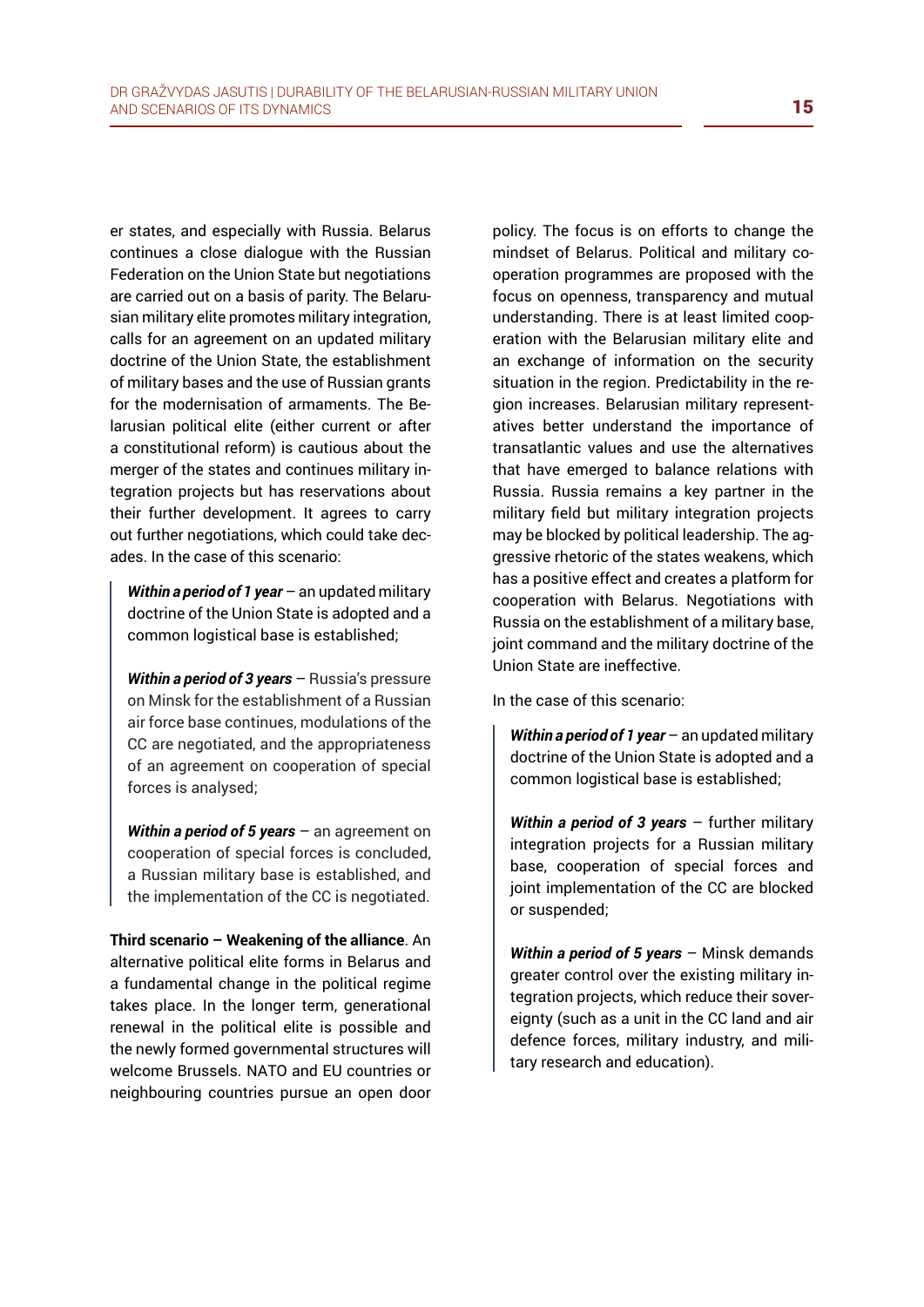

#### **Diagram No 1.** Likelihood of the scenarios

The likelihood of the scenarios is constructed according to the likelihood categories used by the SSD ("highly likely"> 75%, "likely" – 50-75%, "not to be ruled out" – 25-50%, "unlikely" – 25%). It should be noted that the value of each indicator may vary depending on the situation and context. In this case, the value for each indicator is 7.14% and a permissible error of 5% is allowed for the overall assessment of the scenario.

According to the results displayed in the diagram, the first scenario, *Strengthening of the alliance,* is "highly likely", the second scenario, *Status quo of the alliance,* is "not to be ruled out", and the third scenario, *Split of the alliance,* is "unlikely".

The likelihood of the highly likely scenario is reflected in the eleven key indicators that promote integration trends; there are no indicators that reduce the likelihood and only three indicators (related to public opinion, the number of Belarusian cadets in Russian military schools, and agreement on the CC) are neutral. As mentioned, the value of each indicator may vary depending on the situation and context; however, in the case of the highly likely scenario, the indicators overall suggest that military integration will be developed more rapidly.

The second scenario *Status quo of the alliance* should not be ruled out either, which is confirmed by eight indicators. It should be noted that in this case, three neutral indicators and three negative indicators are observed. The latter are related to the scenario of exercises, the constant number of Russian military forces in Belarus and a possible renewal of political leadership.

The split of the alliance is unlikely and the development of such a scenario is currently disconfirmed by eight indicators. The main factor that would change the likelihood of this scenario is a fundamental change at the level of the political regime.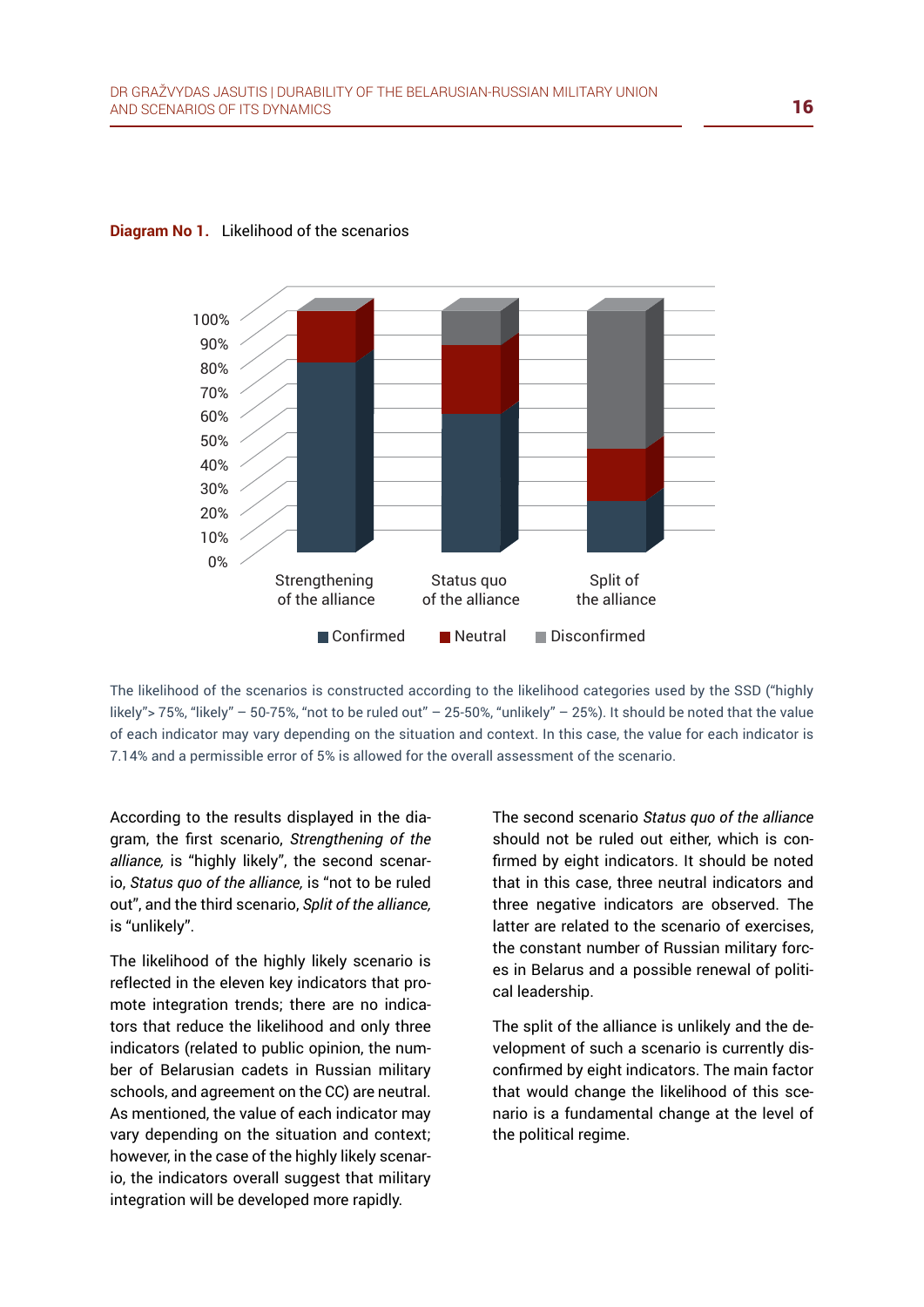# **Recommendations**

NATO's eastern border faces increasing security challenges related to the military rapprochement of Russia and Belarus, the increasingly offensive posture of forces, strengthening propaganda, and the use of hybrid warfare (such as illegal migration). A union border and a territorial bridgehead are being formed, where the Union State may deploy nuclear weapons, develop a military organisation, share military infrastructure, make joint (and also unilateral) decisions on preparation for military action, and use territorial and civil defence means. The current situation in Belarus and its political/military elite do not provide conditions for productive dialogue; therefore, it is recommended to design actions based on a policy of "cooperation without recognition". In the short term, it is recommended to focus on strengthening military deterrence and the potential for response, military transparency mechanisms, and information exchange. In the long term, the focus should be on a change of security mindset, but this process is complex and requires long-term involvement.

In view of the growing number of Russian and Belarusian military exercises, the establishment of new military facilities, the adoption of long-term military cooperation plans and the expansion of the use of joint forces, Lithuania should prepare a response plan based on available resources. *First,* it would be appropriate to provide for national, regional and NATO-level military exercises in a five-year perspective, which would be linked to security challenges in the region (scenarios can be either of defensive or offensive nature). *Second*, additional attention should be paid to NATO's initiatives and capabilities: to strengthen the capabilities of the NATO Response Force (NRF) and its deployment in the region in order to increase the number and reduce the response time of the Very High Readiness Joint Task Forc-

es; to initiate a five-year VHRJTF response plan with the focus on the Baltic region; to establish a regional logistical support base for NATO operations, which would help to resolve supply, military equipment and other issues; to strengthen the air-policing capabilities; to improve and adapt elements of NATO's strategic communication linked to the security situation in the region. *Third,* to strengthen national defence capabilities: to increase military capabilities, both quantitatively and qualitatively, which would at least partially reduce the conventional advantage of Russian and Belarusian military capabilities in the region; to consider and develop all-out mobilisation plans; to increase the number of conscripts and strengthen the active reserve.

It is worth considering the establishment of new instruments that would contribute to the openness and predictability of military action in the region. Regional states and NATO may offer to exchange information with Belarus and Russia on their military forces, defence capability development plans and military budget at the working level, and to give prior notice of planned military activities. In principle, this would be the implementation of the conventional arms control measures laid down in the format of the Vienna Document. Russia and Belarus may be called on to strengthen the verification regime and to accept a limited number of inspections and visits by NATO military experts in their territory. For example, the Vienna Document provides framework for the demonstration of new types of weapons, visits to military bases and surveillance of military activities, joint action by states in the event of military incidents, and joint exercises. Given the tense situation in Belarus, it would be appropriate to exchange information on unusual military activities, and to cooperate in assessing the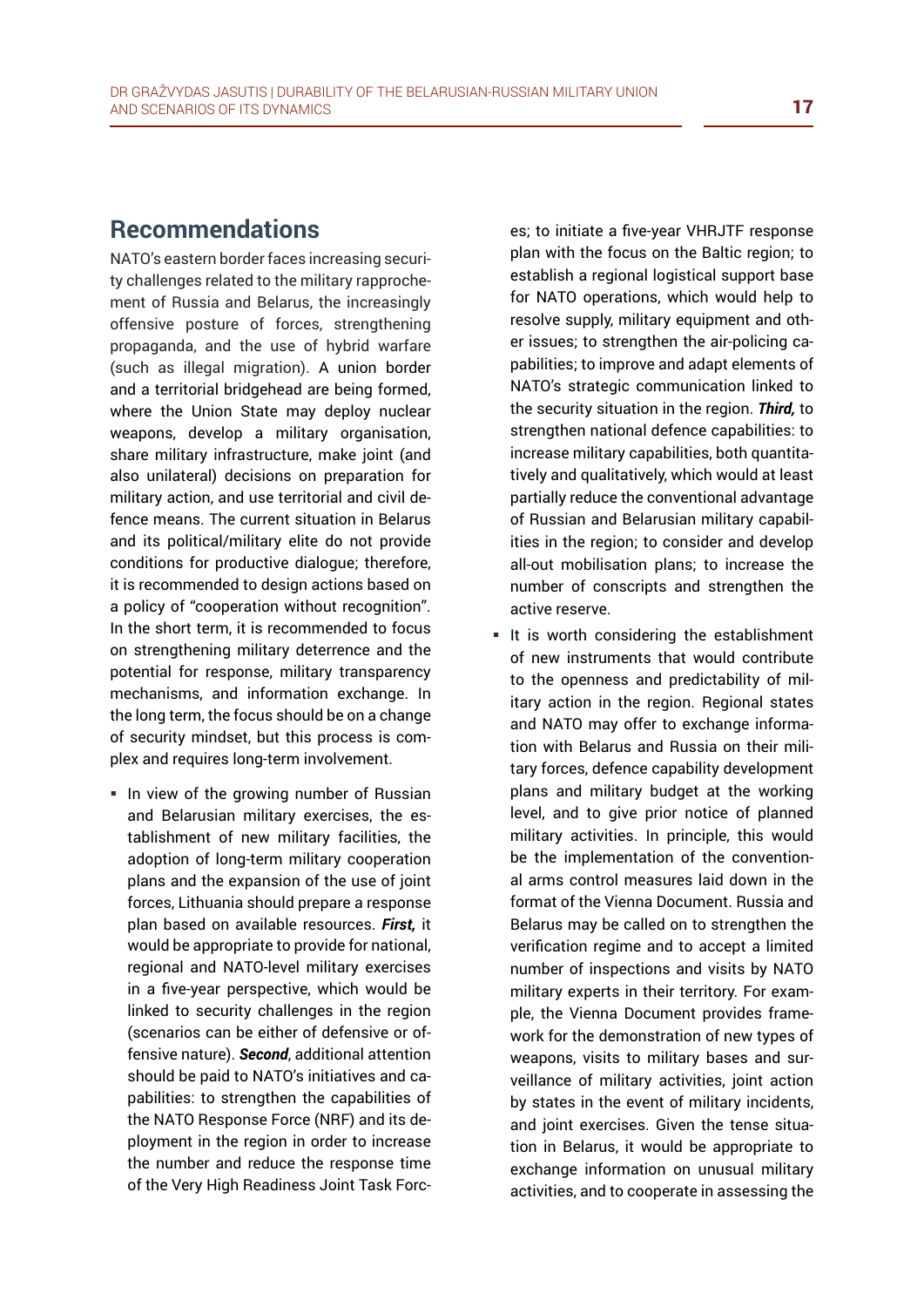nature of high-risk military incidents in order to prevent possible misunderstandings. It would be appropriate to agree on regional or bilateral confidence- and security-building measures. The proposal to establish regional confidence-building measures would be justified in the context of the blockade of the Belarusian regime, and it would help to fill the vacuum of cooperation caused by the current situation.

- The concept of a policy of "cooperation without recognition" is worth considering. This can mean a continuation of a regime delegitimisation policy while also selectively cooperating with various sectors in Belarus, establishing relations with progressive politicians and representatives of the security sector, proposing initiatives to strengthen Belarusian statehood (such as the promotion of the use of the Belarusian language), and supporting civil society. Although very difficult, it is necessary to contribute to an active civil society in Belarus, which is one of the elements that supervises the security sector in democratic countries. Although the non-governmental sector, which performs the monitoring of the activities and legal framework of the security forces, is actually non-functional in Belarus, support to civil society should be a priority in Lithuania's foreign policy. Lithuania should direct additional funding to the creation of the elements of civil society which specialises in the oversight of the security sector.
- If the regime in Minsk changes, it would be appropriate to continue agreements on the implementation, and possible supplementation, of regional or bilateral confidenceand security-building measures. Lithuania can advise Belarus on the implementation of good governance principles in the security sector, and fund the studies of their representatives at General Jonas Žemaitis Military Academy of Lithuania and the Baltic Defence College or other NATO training structures. On the basis of bilateral military cooperation, Lithuania could help to change the mindset in the Belarusian security sector and help to reform its structures. Progressively-minded Belarusian representatives could contribute to the search for alternatives in security policy and limit full integration into Russia's sphere of influence. Bilateral inter-institutional agreements may be concluded.
- Depending on the situation, Lithuania may advocate Belarus' interests in transatlantic structures and continue the democratisation of its security structure in multilateral formats. Change of mindset is a complex process that involves changes and breaks in social relationships in the society. This would be a long process, the results of which could take decades, but the gradual inclusion of Belarus in the European space may gain the status of a long-term vision on the Lithuanian political agenda.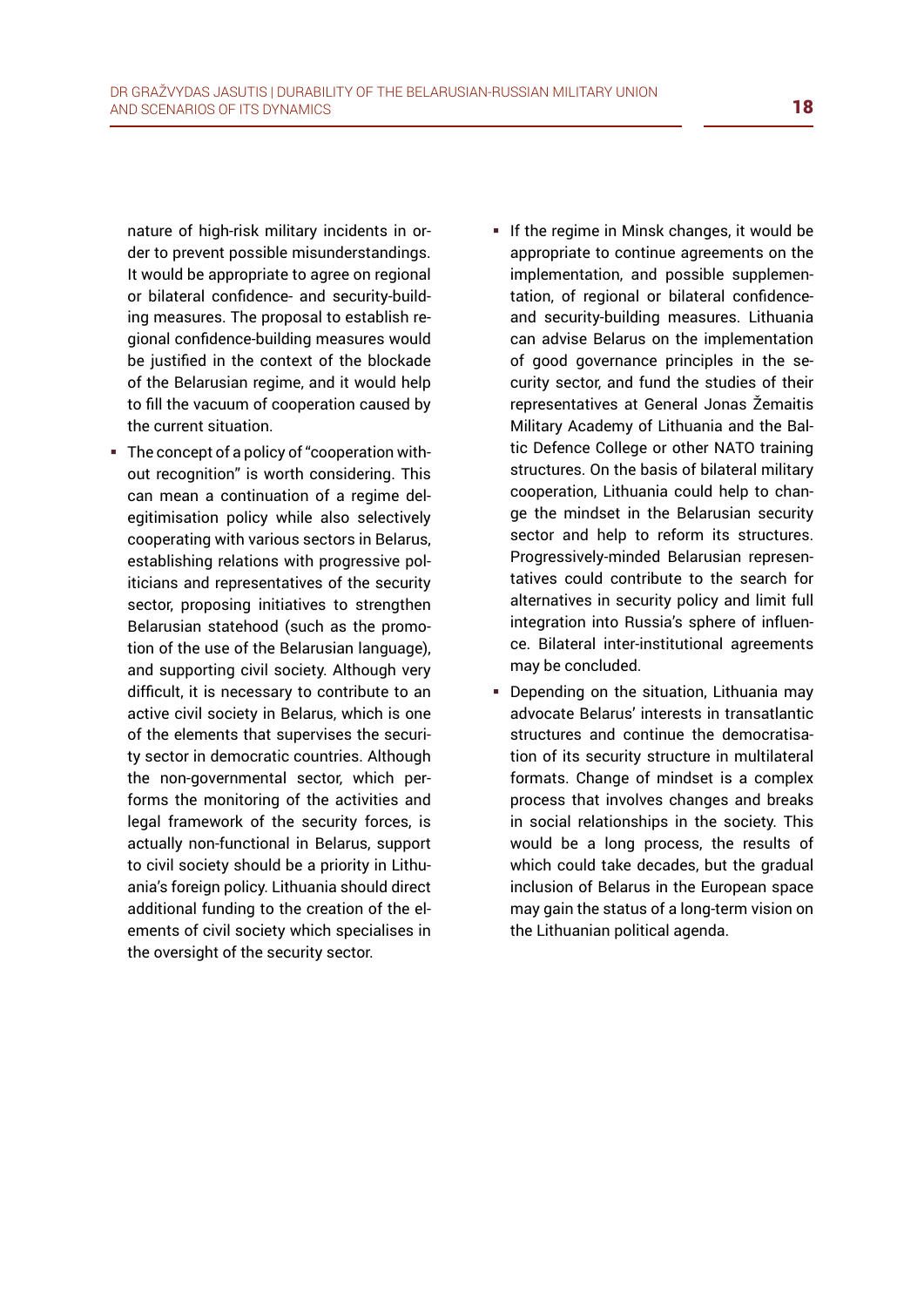## **Endnotes**

- <sup>1</sup>Military integration is a multi-stage process, where the military capabilities of one state acquire the maximum degree of interoperability with those of another state and their leadership is transferred to a single institution. In the case of Russia and Belarus, the consequences of military integration would be associated with the minimum freedom for Belarus to manoeuvre in making security policy decisions.
- <sup>2</sup> Maskva: Rusija pasiruošusi ginti savo sienas karinėmis priemonėmis', BNS, 24 June 2021, [https://www.bns.](https://www.bns.lt/en/topic/1912/news/64112871/) [lt/en/topic/1912/news/64112871/](https://www.bns.lt/en/topic/1912/news/64112871/)
- <sup>3</sup>Постановление Высшего Государственного Совета Союзного Государства 26 декабря 2001 г. № 8 Военная Доктрина Союзного Государства,<http://pravo.kulichki.com/zak/megd/meg00869.htm>
- 4 "Беларусь не подписала обновленную военную доктрину СГ," Reform.by, 11 July 2020, [https://reform.](https://reform.by/146863-belarus-ne-podpisala-obnovlennuju-voennuju-doktrinu-sg) [by/146863-belarus-ne-podpisala-obnovlennuju-voennuju-doktrinu-sg](https://reform.by/146863-belarus-ne-podpisala-obnovlennuju-voennuju-doktrinu-sg)
- "Путин одобрил проект Военной доктрины Союзного государства," Tass.ru, 19 December 2018, [https://](https://tass.ru/politika/5931807) tass[.ru/politika/5931807](https://tass.ru/politika/5931807)
- <sup>6</sup>"Военные РФ и Беларуси отработают вопросы применения региональной группировки войск в интересах Союзного государства, " *Belarus.mid.ru*, 8 April 2015, [https://belarus.mid.ru/ru/press-centre/](https://belarus.mid.ru/ru/press-centre/news/voennye_rf_i_belarusi_otrabotayut_voprosy_primeneniya_regionalnoy_gruppirovki_voysk_v_interesakh_soyu/) [news/voennye\\_rf\\_i\\_belarusi\\_otrabotayut\\_voprosy\\_primeneniya\\_regionalnoy\\_gruppirovki\\_voysk\\_v\\_intere](https://belarus.mid.ru/ru/press-centre/news/voennye_rf_i_belarusi_otrabotayut_voprosy_primeneniya_regionalnoy_gruppirovki_voysk_v_interesakh_soyu/)[sakh\\_soyu/](https://belarus.mid.ru/ru/press-centre/news/voennye_rf_i_belarusi_otrabotayut_voprosy_primeneniya_regionalnoy_gruppirovki_voysk_v_interesakh_soyu/)
- <sup>7</sup>Соглашение между Правительством Республики Беларусь и Правительством Российской Федерации о совместном техническом обеспечении региональной группировки войск (сил) Республики Беларусь и Российской Федерации, 14 ноября 2017 г., [https://pravo.by/upload/docs/op/A01600091\\_1512075600.pdf](https://pravo.by/upload/docs/op/A01600091_1512075600.pdf)
- 8 "Лукашенко дал согласие на использование белорусского спецназа в России," *Rbc.ru*, 12 December 2016, [https://www.rbc.ru/politics/12/12/2016/584e9d809a794702e05f7](https://www.rbc.ru/politics/12/12/2016/584e9d809a794702e05f7c7d)c7d
- Соглашение между Российской Федерацией и Республикой Беларусь о совместной охране внешней границы Союзного государства в воздушном пространстве и создании Единой региональной системы противовоздушной обороны Российской Федерации и Республики Беларусь от 3 февраля 2009 г., с изменениями на 2 ноября 2016 г.,<https://docs.cntd.ru/document/902217225>
- 10 "Президент внёс на ратификацию протокол к российско-белорусскому соглашению по противовоздушной обороне, " *Duma.gov.ru*, 10 August 2018 ,<http://duma.gov.ru/news/14178/>
- <sup>11</sup>Arseny Sivitsky, "New Union State Military Doctrine Will Not Change Status Quo in Belarusian-Russian Military Alliance, " *Eurasia Daily Monitor*, Volume: 15 Issue: 174, December 11, 2018, [https://jamestown.org/program/](https://jamestown.org/program/new-union-state-military-doctrine-will-not-change-status-quo-in-belaru) [new-union-state-military-doctrine-will-not-change-status-quo-in-belarusian-russian-military-alliance/](https://jamestown.org/program/new-union-state-military-doctrine-will-not-change-status-quo-in-belaru)
- 12 О представлении Президенту Российской Федерации предложения о подписании Соглашения между Российской Федерацией и Республикой Беларусь о российской авиационной базе на территории Республики Беларусь, 7 сентября 2015 г., [http://pravo.gov.ru/proxy/ips/?docbody=&nd=102378121&intel](http://pravo.gov.ru/proxy/ips/?docbody=&nd=102378121&intelsearch=%E2%EE%E5%ED%ED%E0%FF+%E1%E0%E7%E0+%E2+%E1%E5%EB%E0%F0%F3%F1%E8)search[=%E2%EE%E5%ED%ED%E0%FF+%E1%E0%E7%E0+%E2+%E1%E5%EB%E0%F0%F3%F1%E8](http://pravo.gov.ru/proxy/ips/?docbody=&nd=102378121&intelsearch=%E2%EE%E5%ED%ED%E0%FF+%E1%E0%E7%E0+%E2+%E1%E5%EB%E0%F0%F3%F1%E8)
- 13 "Российско-белорусские учения «Запад» / «Щит Союза»", *Ria.ru*, 14 September 2017, [https://ria.](https://ria.ru/20170914/1504679556.html) [ru/20170914/1504679556.html](https://ria.ru/20170914/1504679556.html)
- 14 Анна Светлова, "Учения «Щит Союза-2021» пройдут в сентябре 2021 года в Белоруссии," Gazeta.ru, 12 December 2020, <https://www.gazeta.ru/army/news/2020/12/12/15350743.shtml>
- 15 "Учения СНГ «Боевое Содружество». Досье," *Tass.ru*, 7 сентября 2015 г., <https://tass.ru/info/2242120>
- 16 "Учения «Славянское братство 2020» пройдут с 14 по 25 сентября в Белоруссии, "Tass.ru, 13 September 2020, <https://tass.ru/armiya-i-opk/9440765>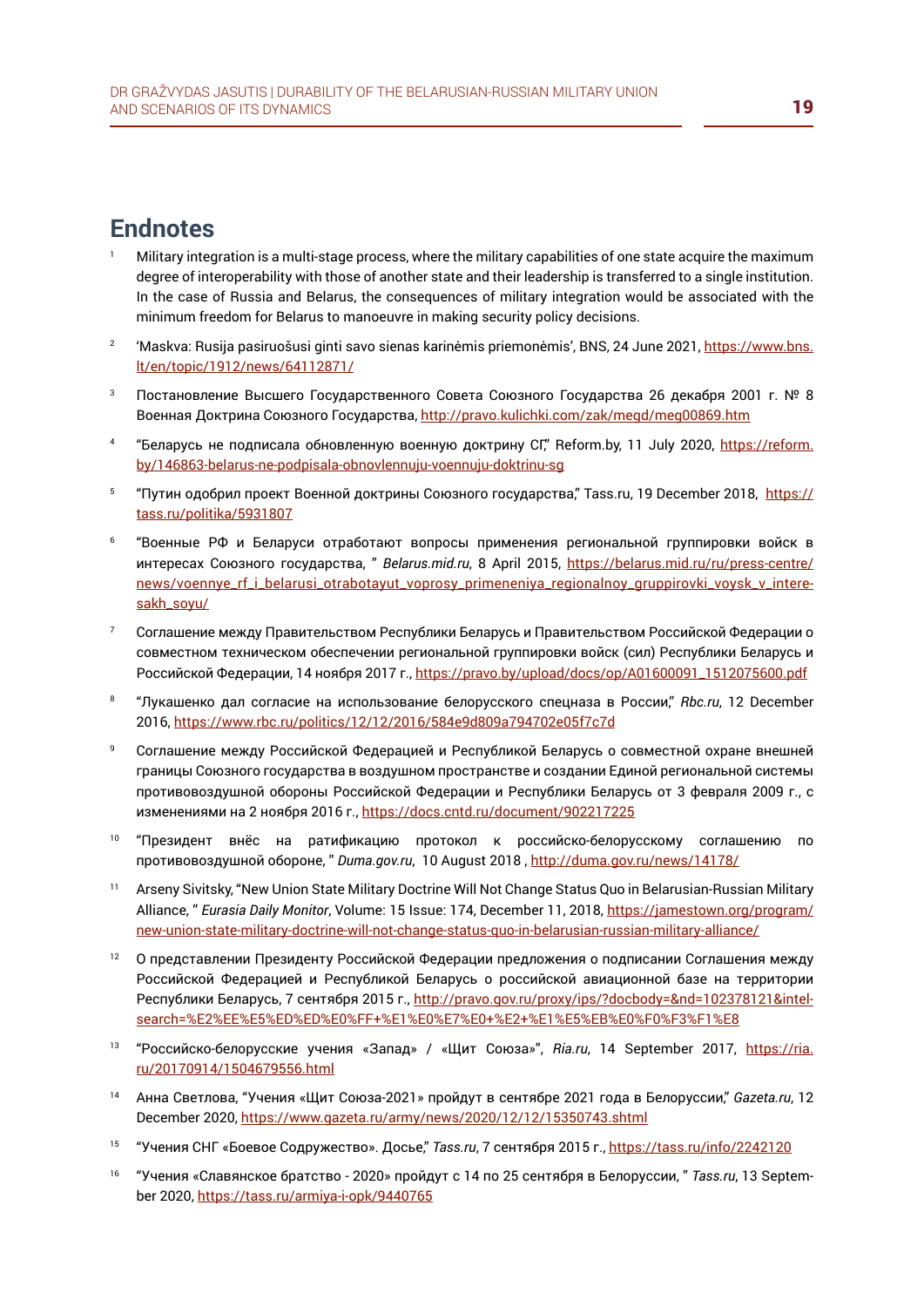- <sup>17</sup>Постановление Высшего Государственного Совета Союзного Государства 26 декабря 2001 г. № 8 Военная Доктрина Союзного Государства,<http://pravo.kulichki.com/zak/megd/meg00869.htm>
- 18 Соглашение между Российской Федерацией и Республикой Беларусь о совместной охране внешней границы Союзного государства в воздушном пространстве и создании Единой региональной системы противовоздушной обороны Российской Федерации и Республики Беларусь от 3 февраля 2009 г., с изменениями на 2 ноября 2016 г.,<https://docs.cntd.ru/document/902217225>
- <sup>19</sup> Gražvydas Jasutis, "Karinio aljanso patvarumo tyrimas: Rusijos ir Baltarusijos atvejis" (Doctoral Dissertation, Vilnius University, 2011)
- 20 "Международное военное сотрудничество Республики Беларусь и Российской Федерации", *Embassybel.ru*, <http://embassybel.ru/belarus-russia-relations/military>
- <sup>21</sup> According to other sources, there are 1 200 military specialists from the Russian Federation deployed in Baranavichy and 250 working in Vileika. "Сколько российских военных объектов на территории Беларуси?", *Dw.com*, 6 September 2017, <https://www.dw.com/ru/>
- <sup>22</sup> Gražvydas Jasutis, "Karinio aljanso patvarumo tyrimas: Rusijos ir Baltarusijos atvejis" (Doctoral Dissertation, Vilnius University, 2011)
- <sup>23</sup>"Россия намерена продлить договоры по двум военным объектам в Беларуси," *Rg.ru*, 16 February 2021, <https://rg.ru/2021/02/16/rossiia-namerena-prodlit-dogovory-po-dvum-voennym-obektam-v-belarusi.html>
- 24 "Лукашенко попросил Путина составить многолетний план военных учений," *Vedomosti.ru*, 14 Septemer 2020, [https://www.vedomosti.ru/politics/news/2020/09/14/839840-lukashenko-poprosil-puti](https://www.vedomosti.ru/politics/news/2020/09/14/839840-lukashenko-poprosil-putina-sostavit-mnogole)[na-sostavit-mnogoletnii-plan-voennih-uchenii](https://www.vedomosti.ru/politics/news/2020/09/14/839840-lukashenko-poprosil-putina-sostavit-mnogole)
- 25 Роман Крецул, Алексей Рамм, "Армейская дружба: Россия и Белоруссия проведут рекордное число учений," *Iz.ru*, 25 January 2021, https[://iz.ru/1115704/roman-kretcul-aleksei-ramm/armeiskaia-druzh](https://iz.ru/1115704/roman-kretcul-aleksei-ramm/armeiskaia-druzhba-rossiia-i-belorussiia-provedut-rekordnoe-chislo-uchenii)ba-rossiia-i[-belorussiia-provedut-rekordnoe-chislo-uchenii](https://iz.ru/1115704/roman-kretcul-aleksei-ramm/armeiskaia-druzhba-rossiia-i-belorussiia-provedut-rekordnoe-chislo-uchenii)
- <sup>26</sup>Елена Данейко, "Политический кризис в Беларуси привел к усилению роли России в определении белорусской военной политики, " *Delfi.lt*, 31 March 2021, https[://www.delfi.lt/ru/news/politics/politicheskij-kri](https://www.delfi.lt/ru/news/politics/politicheskij-krizis-v-belarusi-privel-k-usileniyu-roli-rossii)zis-v-belarusi[-privel-k-usileniyu-roli-rossii-v-opredelenii-belorusskoj-voennoj-politiki.d?id=86831185https://](https://www.delfi.lt/ru/news/politics/politicheskij-krizis-v-belarusi-privel-k-usileniyu-roli-rossii) [www.delfi.lt/ru/news/politics/politicheskij-krizis-v-belarusi-privel-k-usileniyu-roli-rossii-v-opredelenii](https://www.delfi.lt/ru/news/politics/politicheskij-krizis-v-belarusi-privel-k-usileniyu-roli-rossii)-beloruss[koj-voennoj-politiki.d?id=86831185](https://www.delfi.lt/ru/news/politics/politicheskij-krizis-v-belarusi-privel-k-usileniyu-roli-rossii)
- <sup>27</sup> Роман Крецул, Алексей Рамм, "Армейская дружба: Россия и Белоруссия проведут рекордное число учений," *Iz.ru*, 25 January 2021, [https://iz.ru/1115704/roman-kretcul-aleksei-ramm/armeiskaia-druzh](https://iz.ru/1115704/roman-kretcul-aleksei-ramm/armeiskaia-druzhba-rossiia-i-belorussiia-provedut-r)ba-rossiia[-i-belorussiia-provedut-rekordnoe-chislo-uchenii](https://iz.ru/1115704/roman-kretcul-aleksei-ramm/armeiskaia-druzhba-rossiia-i-belorussiia-provedut-r)
- 28 "Подготовка к учениям ОДКБ ведется с учетом складывающейся обстановки, " *Mil.by*, 25 May 2021, <https://www.mil.by/ru/news/113445/>
- <sup>29</sup>"В «бой» идут союзники," *Mil.by*, 25 September 2020, https[://www.mil.by/ru/news/106498/](https://www.mil.by/ru/news/106498/)
- <sup>30</sup> "«Нерушимое братство 2020»," *Mil.by*, 9 October 2020, <https://www.mil.by/ru/news/106862/>
- <sup>31</sup> George Barros, "Russia in review: Russia opens permanent training center in Belarus and sets conditions for permanent military basing," *Understandingwar.org*, April 8, 2021, [http://www.understandingwar.org/back](http://www.understandingwar.org/backgrounder/russia-review-russia-opens-permanent-training-center-belarus-and-sets-conditions)[grounder/russia-review-russia-opens-permanent-training-center-belarus-and-sets-conditions](http://www.understandingwar.org/backgrounder/russia-review-russia-opens-permanent-training-center-belarus-and-sets-conditions)
- <sup>32</sup>"Russia, Belarus ink five-year strategic military partnership plan for first time," *Tass.com*, March 2, 2021, <https://tass.com/defense/1261783>